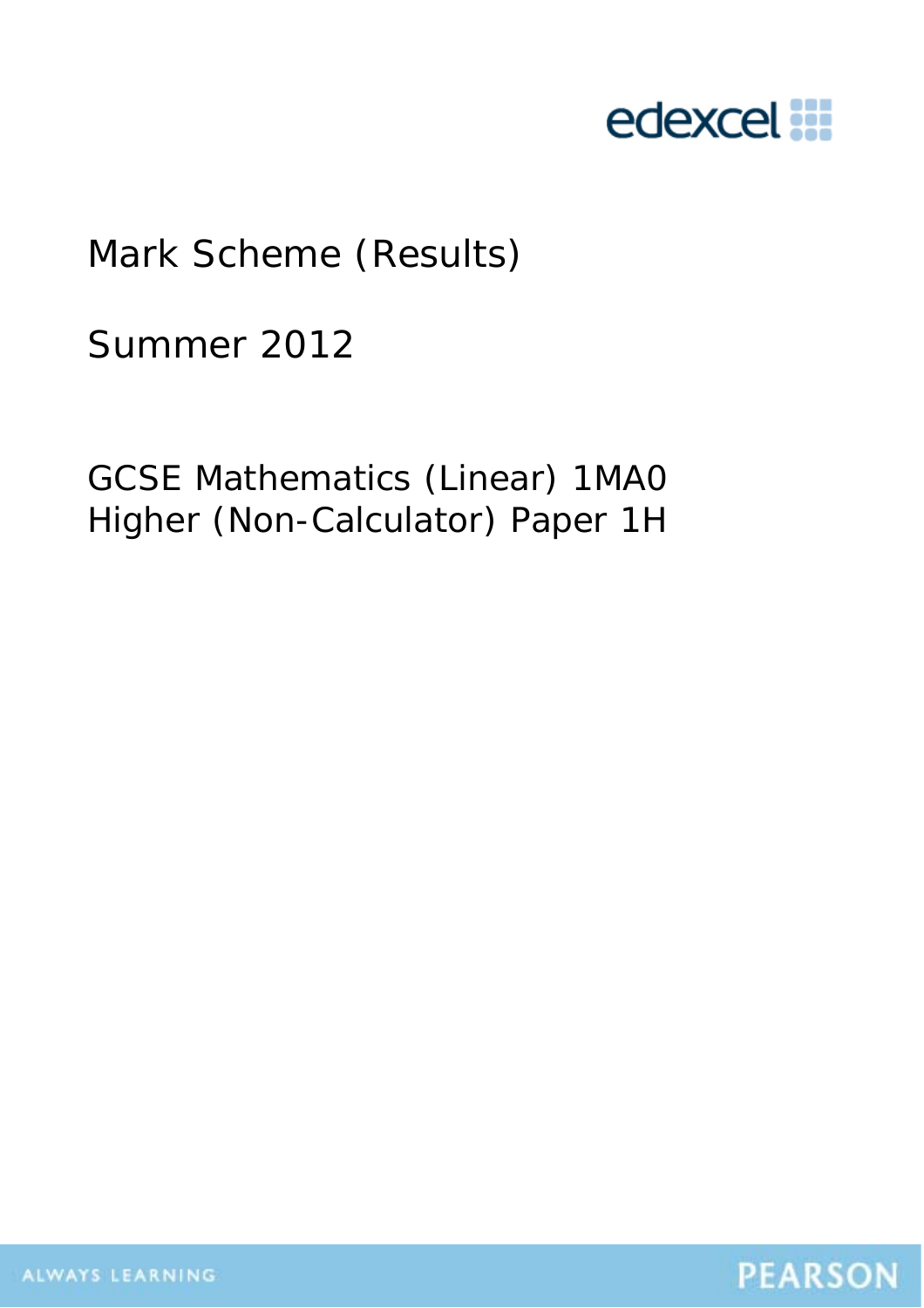# **Edexcel and BTEC Qualifications**

Edexcel and BTEC qualifications come from Pearson, the world's leading learning company. We provide a wide range of qualifications including academic, vocational, occupational and specific programmes for employers. For further information, please visit our website at www.edexcel.com.

Our website subject pages hold useful resources, support material and live feeds from our subject advisors giving you access to a portal of information. If you have any subject specific questions about this specification that require the help of a subject specialist, you may find our Ask The Expert email service helpful.

www.edexcel.com/contactus

# **Pearson: helping people progress, everywhere**

Our aim is to help everyone progress in their lives through education. We believe in every kind of learning, for all kinds of people, wherever they are in the world. We've been involved in education for over 150 years, and by working across 70 countries, in 100 languages, we have built an international reputation for our commitment to high standards and raising achievement through innovation in education. Find out more about how we can help you and your students at: www.pearson.com/uk

Summer 2012 Publications Code UG032625 All the material in this publication is copyright © Pearson Education Ltd 2012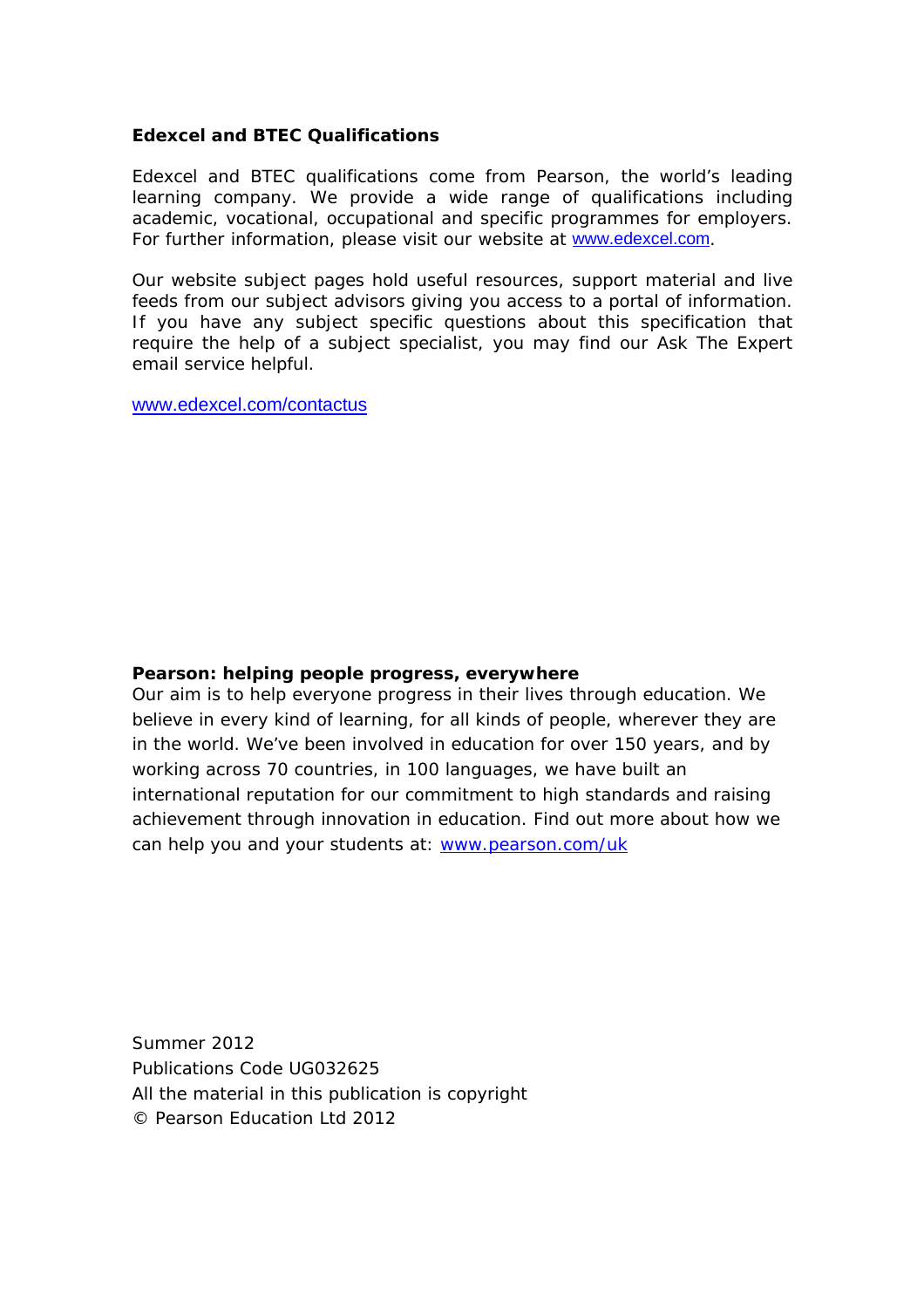### **NOTES ON MARKING PRINCIPLES**

- **1** All candidates must receive the same treatment. Examiners must mark the first candidate in exactly the same way as they mark the last.
- **2** Mark schemes should be applied positively. Candidates must be rewarded for what they have shown they can do rather than penalised for omissions.
- **3** All the marks on the mark scheme are designed to be awarded. Examiners should always award full marks if deserved, i.e if the answer matches the mark scheme. Examiners should also be prepared to award zero marks if the candidate's response is not worthy of credit according to the mark scheme.
- **4** Where some judgement is required, mark schemes will provide the principles by which marks will be awarded and exemplification may be limited.
- **5** Crossed out work should be marked UNLESS the candidate has replaced it with an alternative response.
- **6** Mark schemes will indicate within the table where, and which strands of QWC, are being assessed. The strands are as follows:
	- i) *ensure that text is legible and that spelling, punctuation and grammar are accurate so that meaning is clear* Comprehension and meaning is clear by using correct notation and labeling conventions.
	- ii*) select and use a form and style of writing appropriate to purpose and to complex subject matter* Reasoning, explanation or argument is correct and appropriately structured to convey mathematical reasoning.
	- iii) *organise information clearly and coherently, using specialist vocabulary when appropriate*. The mathematical methods and processes used are coherently and clearly organised and the appropriate mathematical vocabulary used.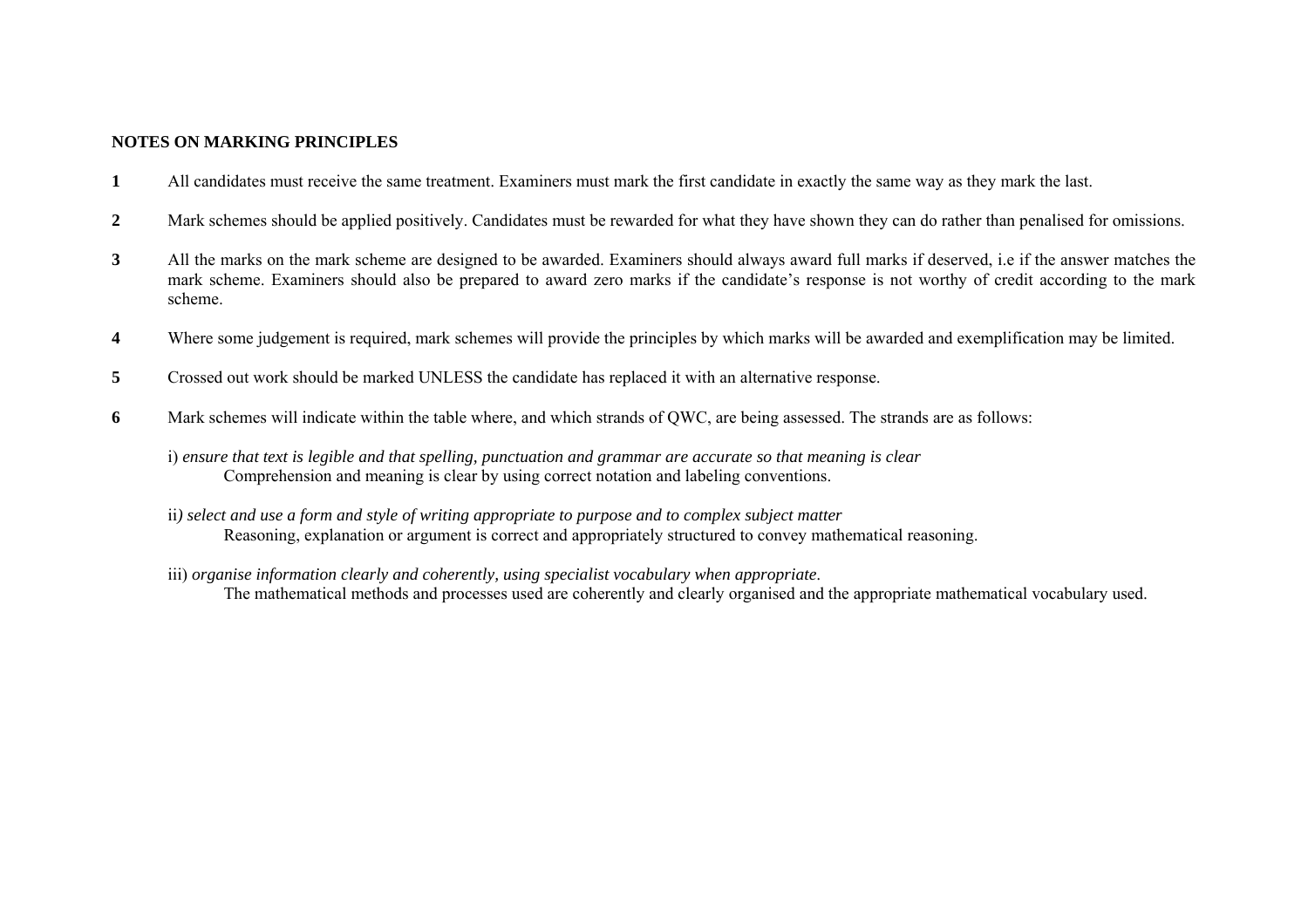#### **7With working**

If there is a wrong answer indicated on the answer line always check the working in the body of the script (and on any diagrams), and award any marks appropriate from the mark scheme.

If working is crossed out and still legible, then it should be given any appropriate marks, as long as it has not been replaced by alternative work.

If it is clear from the working that the "correct" answer has been obtained from incorrect working, award 0 marks. Send the response to review, and discuss each of these situations with your Team Leader.

If there is no answer on the answer line then check the working for an obvious answer.

Any case of suspected misread loses A (and B) marks on that part, but can gain the M marks. Discuss each of these situations with your Team Leader.

If there is a choice of methods shown, then no marks should be awarded, unless the answer on the answer line makes clear the method that has been used.

#### **8Follow through marks**

Follow through marks which involve a single stage calculation can be awarded without working since you can check the answer yourself, but if ambiguous do not award.

Follow through marks which involve more than one stage of calculation can only be awarded on sight of the relevant working, even if it appears obvious that there is only one way you could get the answer given.

#### **9Ignoring subsequent work**

It is appropriate to ignore subsequent work when the additional work does not change the answer in a way that is inappropriate for the question: e.g. incorrect canceling of a fraction that would otherwise be correct

It is not appropriate to ignore subsequent work when the additional work essentially makes the answer incorrect e.g. algebra.

Transcription errors occur when candidates present a correct answer in working, and write it incorrectly on the answer line; mark the correct answer.

#### **10Probability**

Probability answers must be given a fractions, percentages or decimals. If a candidate gives a decimal equivalent to a probability, this should be written to at least 2 decimal places (unless tenths).

Incorrect notation should lose the accuracy marks, but be awarded any implied method marks.

If a probability answer is given on the answer line using both incorrect and correct notation, award the marks.

If a probability fraction is given then cancelled incorrectly, ignore the incorrectly cancelled answer.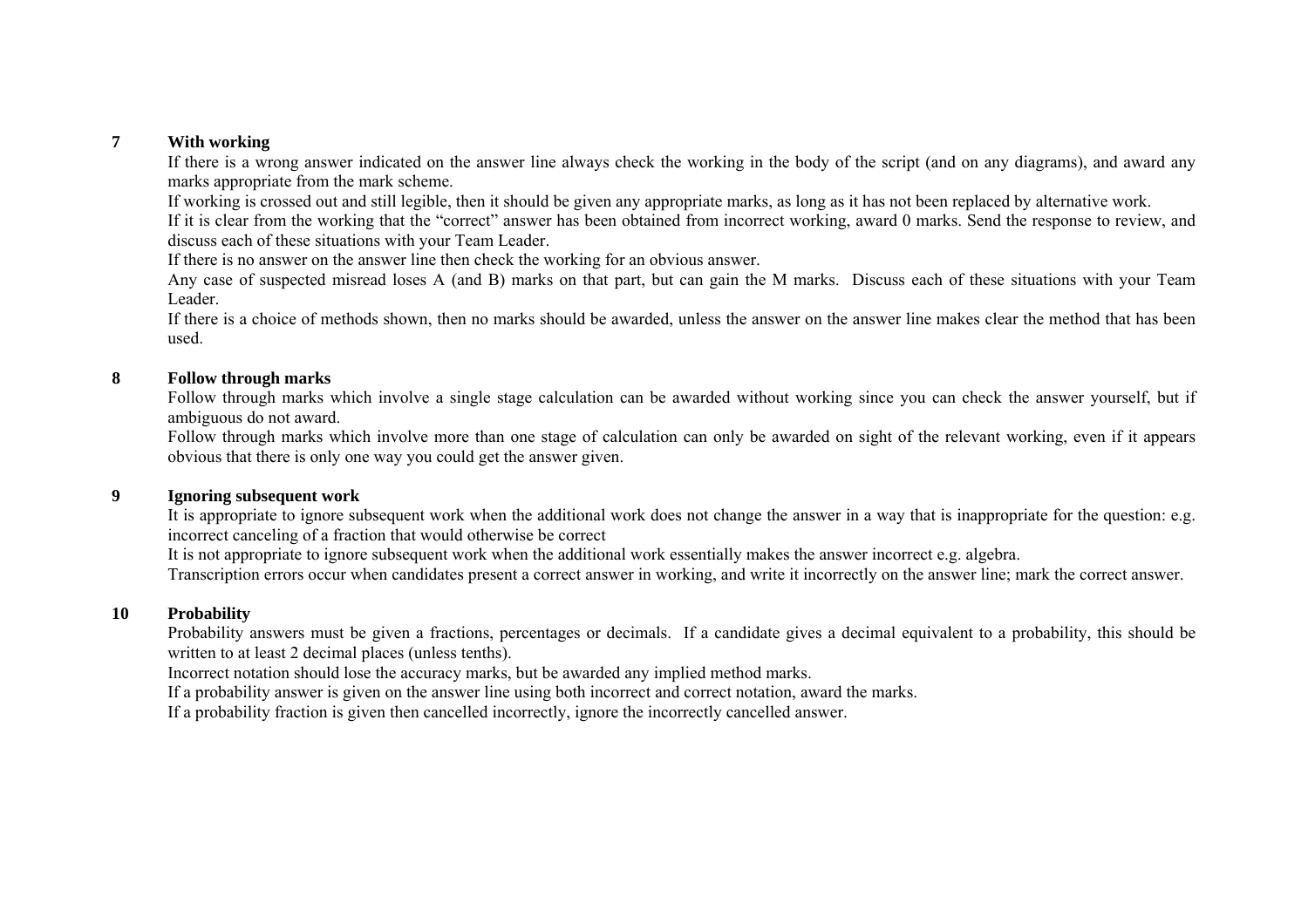#### **11Linear equations**

Full marks can be gained if the solution alone is given on the answer line, or otherwise unambiguously indicated in working (without contradiction elsewhere). Where the correct solution only is shown substituted, but not identified as the solution, the accuracy mark is lost but any method marks can be awarded.

## **12 Parts of questions**

Unless allowed by the mark scheme, the marks allocated to one part of the question CANNOT be awarded in another.

### **13 Range of answers**

Unless otherwise stated, when an answer is given as a range (e.g  $3.5 - 4.2$ ) then this is inclusive of the end points (e.g 3.5, 4.2) and includes all numbers within the range (e.g 4, 4.1)

| Guidance on the use of codes within this mark scheme                                                                                                                                                                                                                                                                              |
|-----------------------------------------------------------------------------------------------------------------------------------------------------------------------------------------------------------------------------------------------------------------------------------------------------------------------------------|
| $M1$ – method mark<br>$A1$ – accuracy mark<br>$B1 - Working$ mark<br>$C1$ – communication mark<br>$QWC - quality of written communication$<br>$oe$ – or equivalent<br>$\cos$ – correct answer only<br>$ft$ – follow through<br>$sc$ – special case<br>dep – dependent (on a previous mark or conclusion)<br>$indep - independent$ |
| $isw$ – ignore subsequent working                                                                                                                                                                                                                                                                                                 |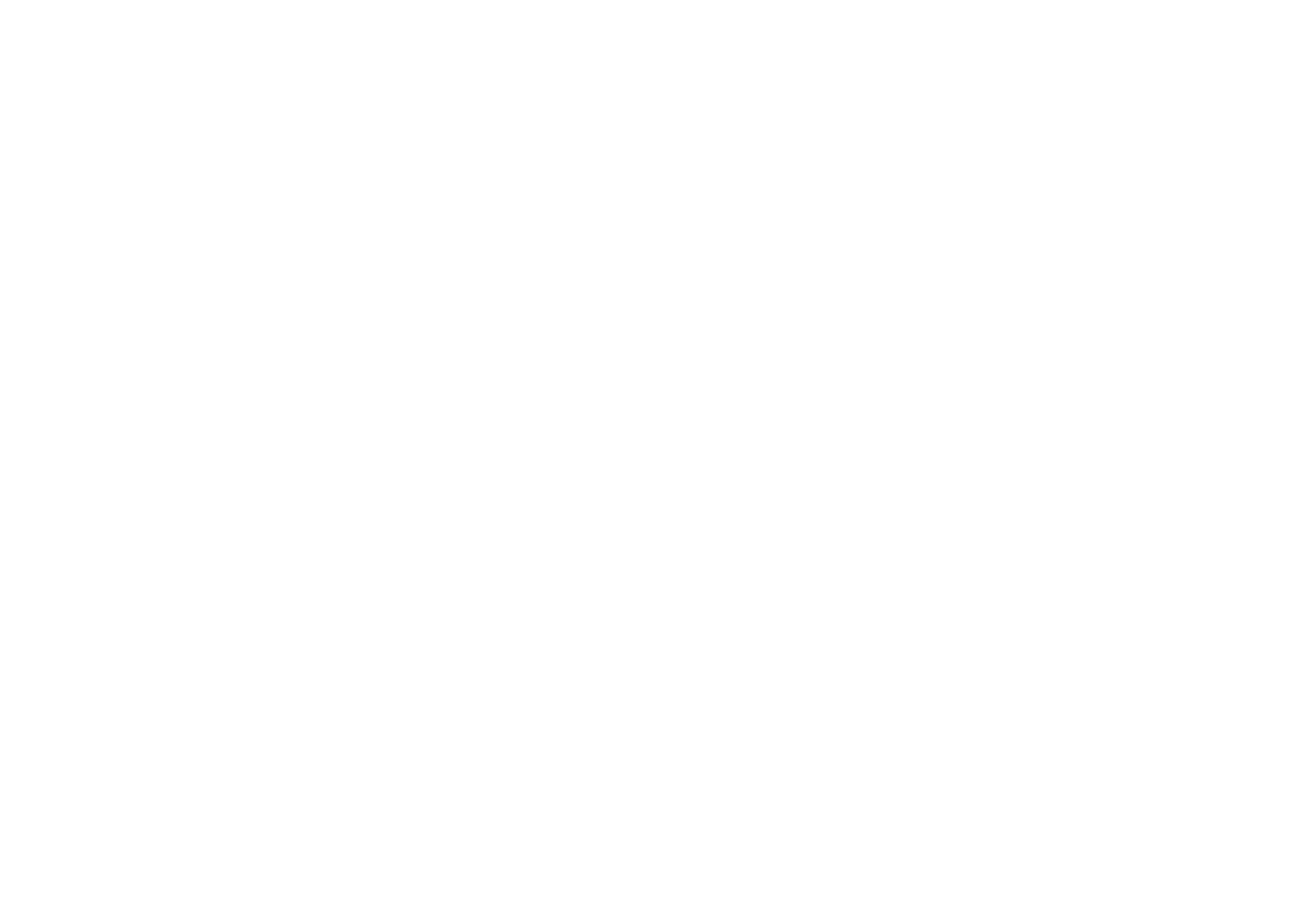| <b>Working</b><br><b>Mark</b><br><b>Question</b><br><b>Notes</b><br>Answer<br>B2 for a <b>table</b> with all 3 aspects:<br>Type of film<br>(a)<br>Tally<br>least 3 film types<br>Frequency | $1MA0_1H$ |  |                                                                                                                                                                                                                                                      |
|--------------------------------------------------------------------------------------------------------------------------------------------------------------------------------------------|-----------|--|------------------------------------------------------------------------------------------------------------------------------------------------------------------------------------------------------------------------------------------------------|
|                                                                                                                                                                                            |           |  |                                                                                                                                                                                                                                                      |
| (b)<br>B1 for acceptable reason<br>school                                                                                                                                                  |           |  | Column/row heading 'type of film' or list of at<br>Column/row heading 'tally' or tally marks (or key)<br>Column/row heading 'frequency' or totals oe<br>(B1 for a table with 2 of the 3 aspects)<br>eg. all same age, sample too small, biased, same |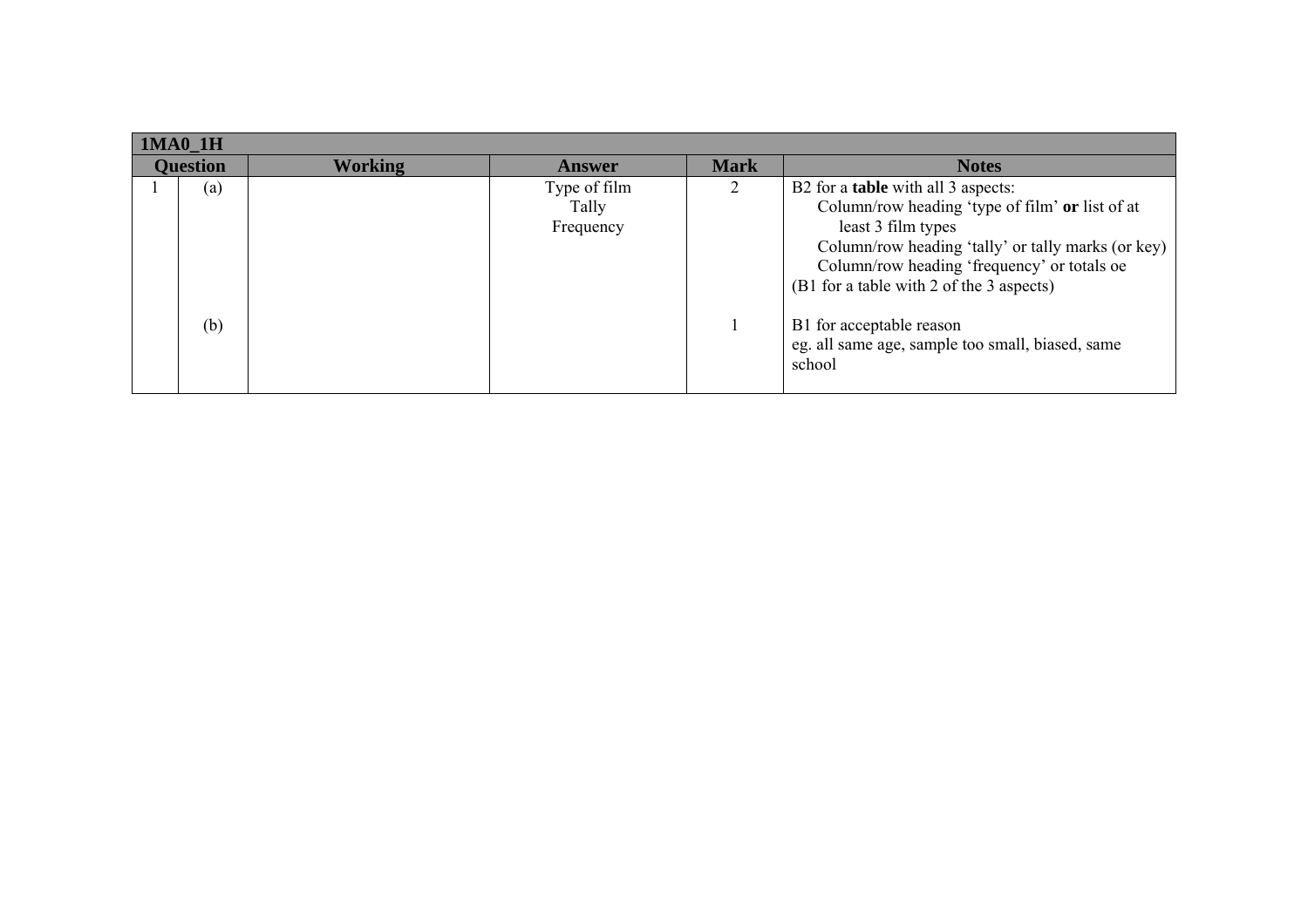| $1MA0_1H$      |                 |                                                          |               |             |                                                                                                                                                                                                                                                                                                                                                                                                                                                                                                                                                                                                                                                                                                                                                                                                                                                                                                                                                                                                                                                                                                                                                                                                                                                                                         |
|----------------|-----------------|----------------------------------------------------------|---------------|-------------|-----------------------------------------------------------------------------------------------------------------------------------------------------------------------------------------------------------------------------------------------------------------------------------------------------------------------------------------------------------------------------------------------------------------------------------------------------------------------------------------------------------------------------------------------------------------------------------------------------------------------------------------------------------------------------------------------------------------------------------------------------------------------------------------------------------------------------------------------------------------------------------------------------------------------------------------------------------------------------------------------------------------------------------------------------------------------------------------------------------------------------------------------------------------------------------------------------------------------------------------------------------------------------------------|
|                | <b>Ouestion</b> | <b>Working</b>                                           | <b>Answer</b> | <b>Mark</b> | <b>Notes</b>                                                                                                                                                                                                                                                                                                                                                                                                                                                                                                                                                                                                                                                                                                                                                                                                                                                                                                                                                                                                                                                                                                                                                                                                                                                                            |
| $\overline{2}$ | (a)             | $360 \div 60 = 6$<br>$300 \div 60 = 5$<br>$6 \times 5 =$ | Yes and 30    | 3           | M1 for dividing side of patio by side of paving slab<br>eg. $360 \div 60$ or $300 \div 60$ or $3.6 \div 0.6$ or $3 \div 0.6$ or<br>6 and 5 seen (may be on a diagram) or 6 divisions seen on length of diagram or 5<br>divisions seen on width of diagram<br>M1 for correct method to find number of paving slabs<br>eg. $(360 \div 60) \times (300 \div 60)$ oe or $6 \times 5$ or 30 squares seen on diagram<br>(units may not be consistent)<br>A1 for Yes and 30 (or 2 extra) with correct calculations<br><b>OR</b><br>M1 for correct method to find area of patio or paving slab<br>eg $360 \times 300$ or 108000 seen or $60 \times 60$ or 3600 seen or $3.6 \times 3$ or 10.8 seen or<br>$0.6 \times 0.6$ or 0.36 seen<br>M1 for dividing area of patio by area of a paving slab eg. $(3.6 \times 3) \div (0.6 \times 0.6)$ oe<br>(units may not be consistent)<br>A1 for Yes and 30 (or 2 extra) with correct calculations<br><b>OR</b><br>M1 for method to find area of patio or area of 32 slabs<br>eg. $60 \times 60 \times 32$ or $360 \times 300$<br>M1 for method to find both area of patio and area of 32 slabs<br>eg. $60 \times 60 \times 32$ and $360 \times 300$<br>(units may not be consistent)<br>A1 for Yes and 115200 and 108000 OR<br>Yes and 11.52 and 10.8 |
|                |                 |                                                          |               |             | NB : Throughout the question, candidates could be working in metres or                                                                                                                                                                                                                                                                                                                                                                                                                                                                                                                                                                                                                                                                                                                                                                                                                                                                                                                                                                                                                                                                                                                                                                                                                  |
|                |                 |                                                          |               |             | centimetres                                                                                                                                                                                                                                                                                                                                                                                                                                                                                                                                                                                                                                                                                                                                                                                                                                                                                                                                                                                                                                                                                                                                                                                                                                                                             |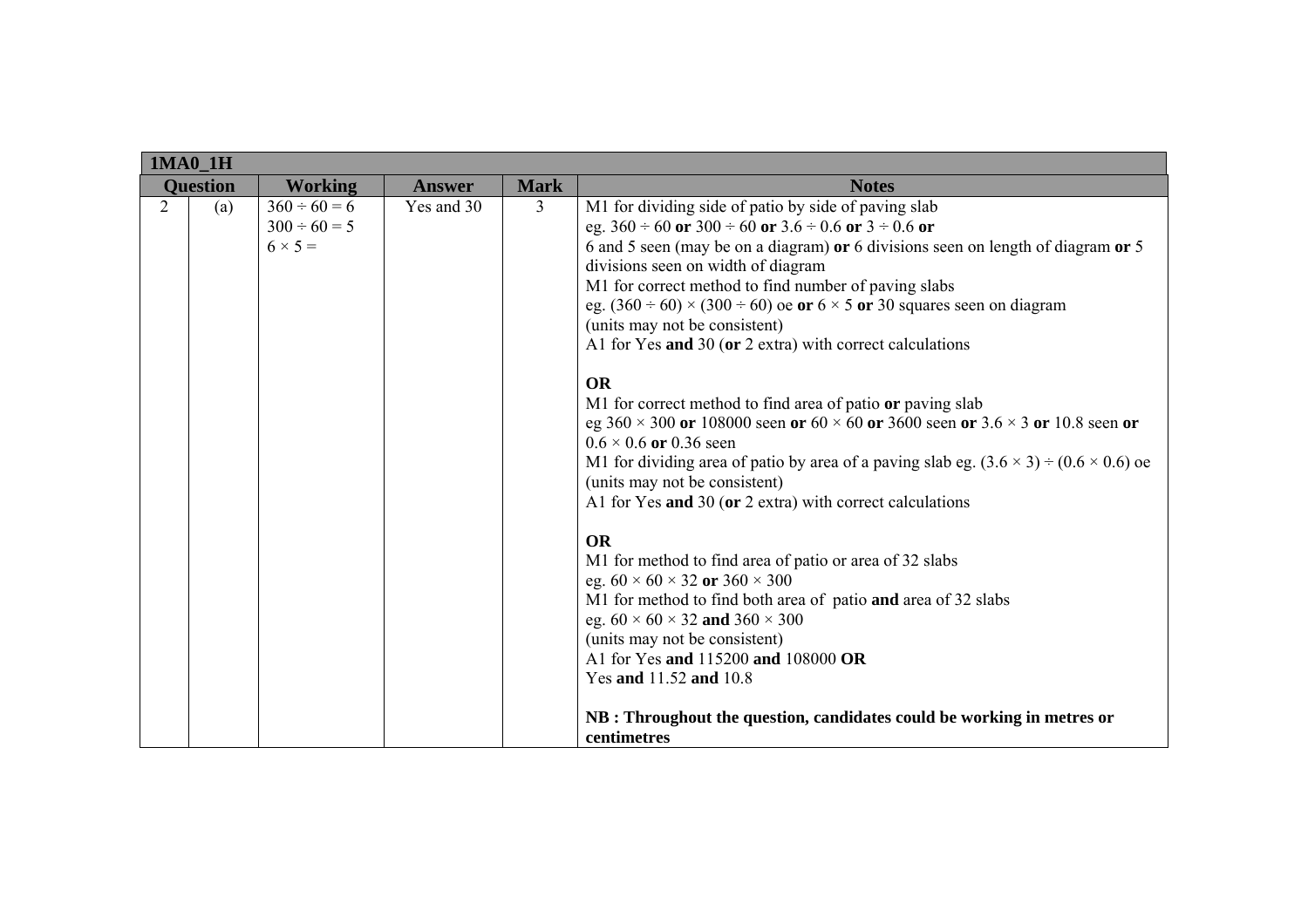|                 | <b>1MA0 1H</b> |                                                                                                                                                            |               |             |                                                                                                                                                                                                                                                                                                                                                                                                                                                                                                                                                 |  |  |  |  |
|-----------------|----------------|------------------------------------------------------------------------------------------------------------------------------------------------------------|---------------|-------------|-------------------------------------------------------------------------------------------------------------------------------------------------------------------------------------------------------------------------------------------------------------------------------------------------------------------------------------------------------------------------------------------------------------------------------------------------------------------------------------------------------------------------------------------------|--|--|--|--|
| <b>Question</b> |                | <b>Working</b>                                                                                                                                             | <b>Answer</b> | <b>Mark</b> | <b>Notes</b>                                                                                                                                                                                                                                                                                                                                                                                                                                                                                                                                    |  |  |  |  |
|                 | (b)            | 1726<br>25890<br>27616<br>3<br>2<br>7<br>6<br>800<br>60<br>3<br>90<br>30<br>24000<br>1800<br>1600<br>120<br>2<br>6<br>$24000+1800+90+1600+120+6=$<br>27616 | 276.16        | 3           | M1 for complete correct method with relative place value correct.<br>Condone 1 multiplication error, addition not necessary.<br><b>OR</b><br>M1 for a complete grid. Condone 1 multiplication error, addition not<br>necessary.<br><b>OR</b><br>M1 for sight of a complete partitioning method, condone 1<br>multiplication error. Final addition not necessary.<br>A1 for digits 27616<br>A1 ft (dep on M1) for correct placement of decimal point after<br>addition (of appropriate values)<br>(SC: B1 for attempting to add 32 lots of 8.63) |  |  |  |  |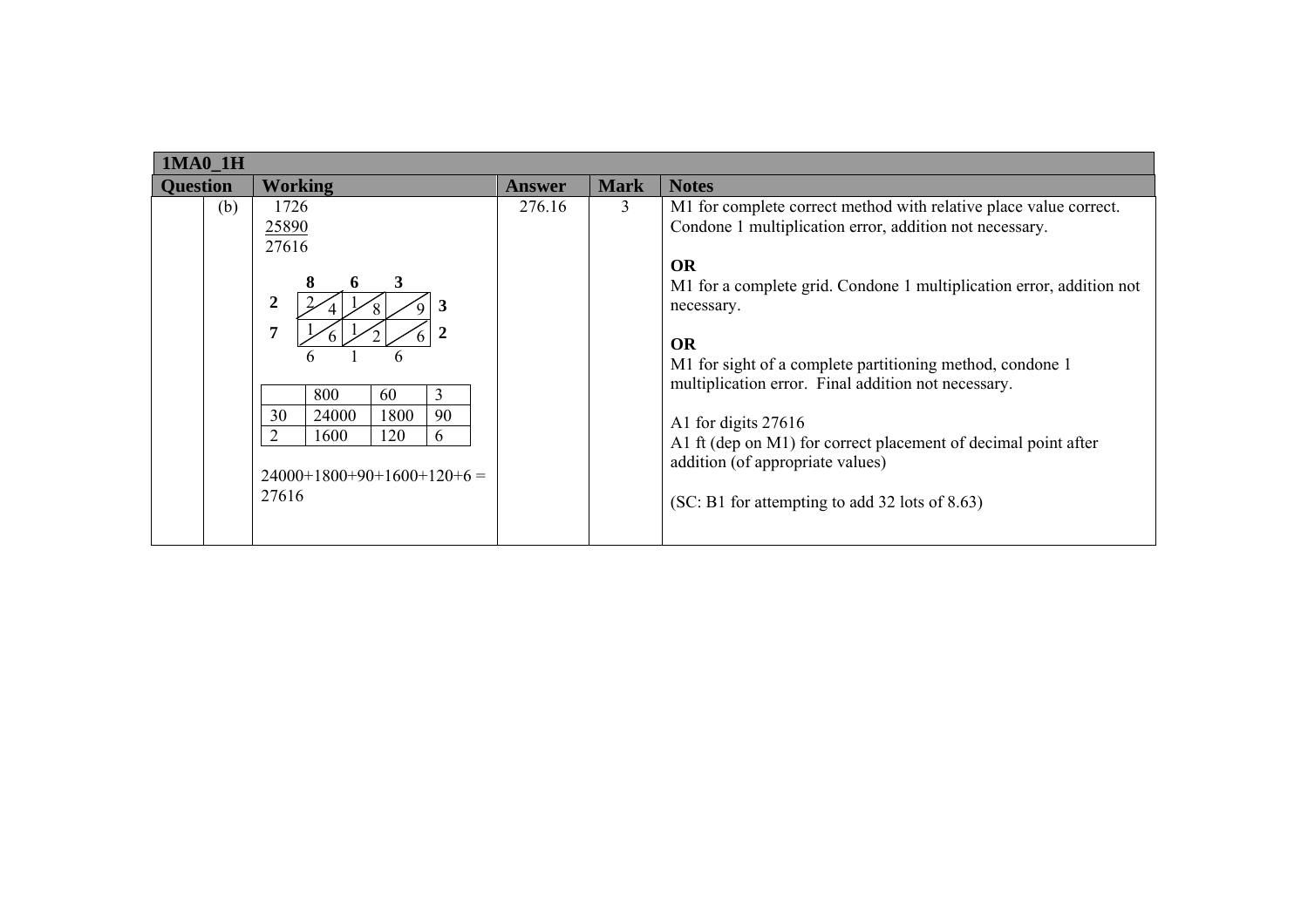|                 | <b>1MA0 1H</b> |                                                                                                                                                                                                                                     |                                                                                                                 |                |                                                                                                                                                                                                                                                                                                                                                                                                                                                                                                                                                                                                                                                                                                                                                                                                                                                                                                                                                                                                                                                                                                                                                                                                                                                                                                                                                                                   |  |  |  |
|-----------------|----------------|-------------------------------------------------------------------------------------------------------------------------------------------------------------------------------------------------------------------------------------|-----------------------------------------------------------------------------------------------------------------|----------------|-----------------------------------------------------------------------------------------------------------------------------------------------------------------------------------------------------------------------------------------------------------------------------------------------------------------------------------------------------------------------------------------------------------------------------------------------------------------------------------------------------------------------------------------------------------------------------------------------------------------------------------------------------------------------------------------------------------------------------------------------------------------------------------------------------------------------------------------------------------------------------------------------------------------------------------------------------------------------------------------------------------------------------------------------------------------------------------------------------------------------------------------------------------------------------------------------------------------------------------------------------------------------------------------------------------------------------------------------------------------------------------|--|--|--|
| <b>Ouestion</b> |                | <b>Working</b>                                                                                                                                                                                                                      | <b>Answer</b>                                                                                                   | <b>Mark</b>    | <b>Notes</b>                                                                                                                                                                                                                                                                                                                                                                                                                                                                                                                                                                                                                                                                                                                                                                                                                                                                                                                                                                                                                                                                                                                                                                                                                                                                                                                                                                      |  |  |  |
| $\overline{3}$  | (a)<br>(b)     | $\Omega$<br>5<br>10<br>15<br>30<br>20<br>25<br><b>Miles</b><br>20<br>30<br>40<br>50<br>$\mathbf{0}$<br>10<br>15<br>30<br>45<br>75<br>Ed<br>60<br>$\mathbf{0}$<br>30<br>10<br>$\overline{20}$<br>40<br>$\overline{50}$<br>Bill<br>60 | 10<br>Ed is cheaper<br>up to $20$<br>miles, Bill is<br>cheaper for<br>more than 20<br>miles<br>$\boldsymbol{x}$ | $\overline{3}$ | B1 cao<br>M1 for correct line for Ed intersecting at $(20,30) \pm 1$ sq tolerance or<br>$10 + x = 1.5x$ oe<br>C <sub>2</sub> (dep on M <sub>1</sub> ) for a correct full statement ft from graph<br>eg. Ed cheaper up to 20 miles and Bill cheaper for more than 20 miles<br>(C1 (dep on M1) for a correct conclusion ft from graph<br>eg. cheaper at 10 miles with Ed; eg. cheaper at 50 miles with Bill<br>eg. same cost at 20 miles; eg for £5 go further with Bill OR<br>A general statement covering short and long distances eg. Ed is<br>cheaper for shorter distances and Bill is cheaper for long distances)<br><b>OR</b><br>M1 for correct method to work out Ed's delivery cost for at least 2<br>values of <i>n</i> miles where $0 \le n \le 50$ OR<br>for correct method to work out Ed and Bill's delivery cost for <i>n</i> miles<br>where $0 \le n \le 50$<br>C2 (dep on M1) for 20 miles linked with £30 for Ed and Bill with<br>correct full statement<br>eg. Ed cheaper up to 20 miles and Bill cheaper for more than 20 miles<br>$(C1$ (dep on M1) for a correct conclusion<br>eg. cheaper at 10 miles with Ed; eg. cheaper at 50 miles with Bill<br>eg. same cost at 20 miles; eg for £5 go further with Bill OR<br>A general statement covering short and long distances eg. Ed is<br>cheaper for shorter distances and Bill is cheaper for long distances) |  |  |  |
|                 |                |                                                                                                                                                                                                                                     |                                                                                                                 |                | SC : B1 for correct full statement seen with no working<br>eg. Ed cheaper up to 20 miles and Bill cheaper for more than 20 miles<br>QWC: Decision and justification should be clear with working clearly<br>presented and attributable                                                                                                                                                                                                                                                                                                                                                                                                                                                                                                                                                                                                                                                                                                                                                                                                                                                                                                                                                                                                                                                                                                                                            |  |  |  |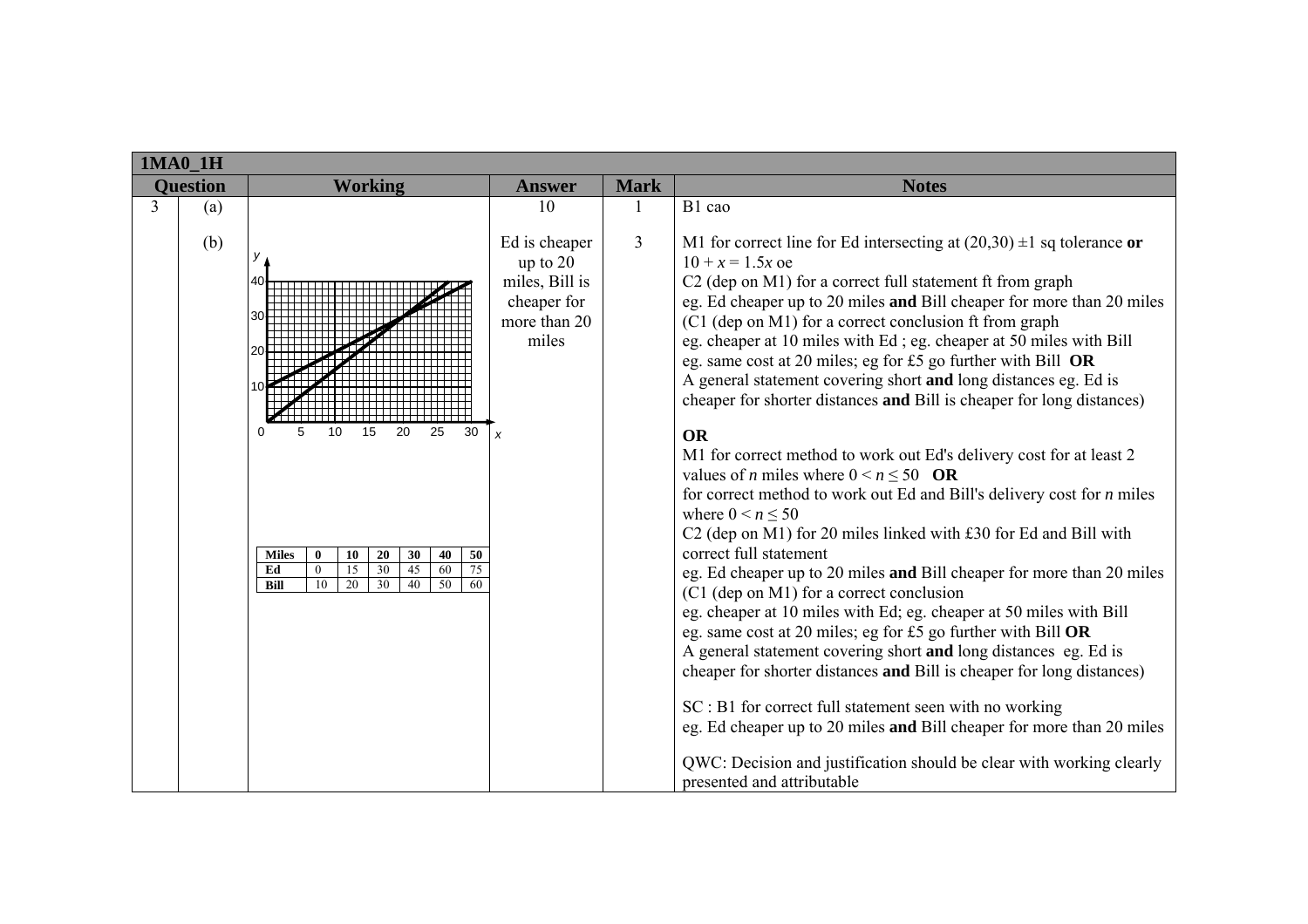|   | <b>1MA0 1H</b>  |                                                                                                                          |                                                                                                                |                |                                                                                                                                                                                                                                                                                                                                                                              |  |  |  |
|---|-----------------|--------------------------------------------------------------------------------------------------------------------------|----------------------------------------------------------------------------------------------------------------|----------------|------------------------------------------------------------------------------------------------------------------------------------------------------------------------------------------------------------------------------------------------------------------------------------------------------------------------------------------------------------------------------|--|--|--|
|   | <b>Question</b> | <b>Working</b>                                                                                                           | <b>Answer</b>                                                                                                  | <b>Mark</b>    | <b>Notes</b>                                                                                                                                                                                                                                                                                                                                                                 |  |  |  |
| 4 |                 | 2 9<br>3 13569<br>$4$ 2 3 3 4 6 8 9<br>51245<br><b>OR</b><br>20 <sub>1</sub> 9<br>30 13569<br>40 2 3 3 4 6 8 9<br>50 245 | $\begin{array}{c} 2 & 9 \\ 3 & 1 & 3 & 5 & 6 & 9 \end{array}$<br>4 2 3 3 4 6 8 9<br>51245<br>Key: $2 \ 9 = 29$ | 3              | B3 for fully correct diagram with appropriate key<br>(B2 for ordered leaves, with at most two errors or omissions and a key<br>OR correct unordered leaves and a key<br><b>OR</b> correct ordered leaves)<br>(B1 for unordered or ordered leaves, with at most two errors or<br>omissions<br>OR key $)$<br>NB : Order of stem may be reversed; condone commas between leaves |  |  |  |
| 5 |                 | $30 \times 40$<br>$c = \frac{3}{2}$<br>150                                                                               | 8                                                                                                              | $\overline{2}$ | M1 for $\frac{30 \times 40}{ }$<br>or $1200$ seen<br>150<br>A1 cao                                                                                                                                                                                                                                                                                                           |  |  |  |
| 6 | (a)             |                                                                                                                          | 30                                                                                                             | 2              | M1 for $25 \div 10$ or 2.5 seen or $10 \div 25$ or 0.4 seen or<br>$12 + 12 + 6$ oe or<br>a complete method eg. $25 \times 12 \div 10$ oe<br>A1 cao                                                                                                                                                                                                                           |  |  |  |
|   | (b)             | $1000 \div 200 \times 12$                                                                                                | 60                                                                                                             | 2              | M1 for $500 \div 50$ or $1000 \div 200$ or $500 \div 10$ OR<br>correct scale factor clearly linked with one ingredient eg. 10 with<br>sugar or 5 with butter or flour or 50 with milk OR<br>answer of 120 or 600<br>A1 cao                                                                                                                                                   |  |  |  |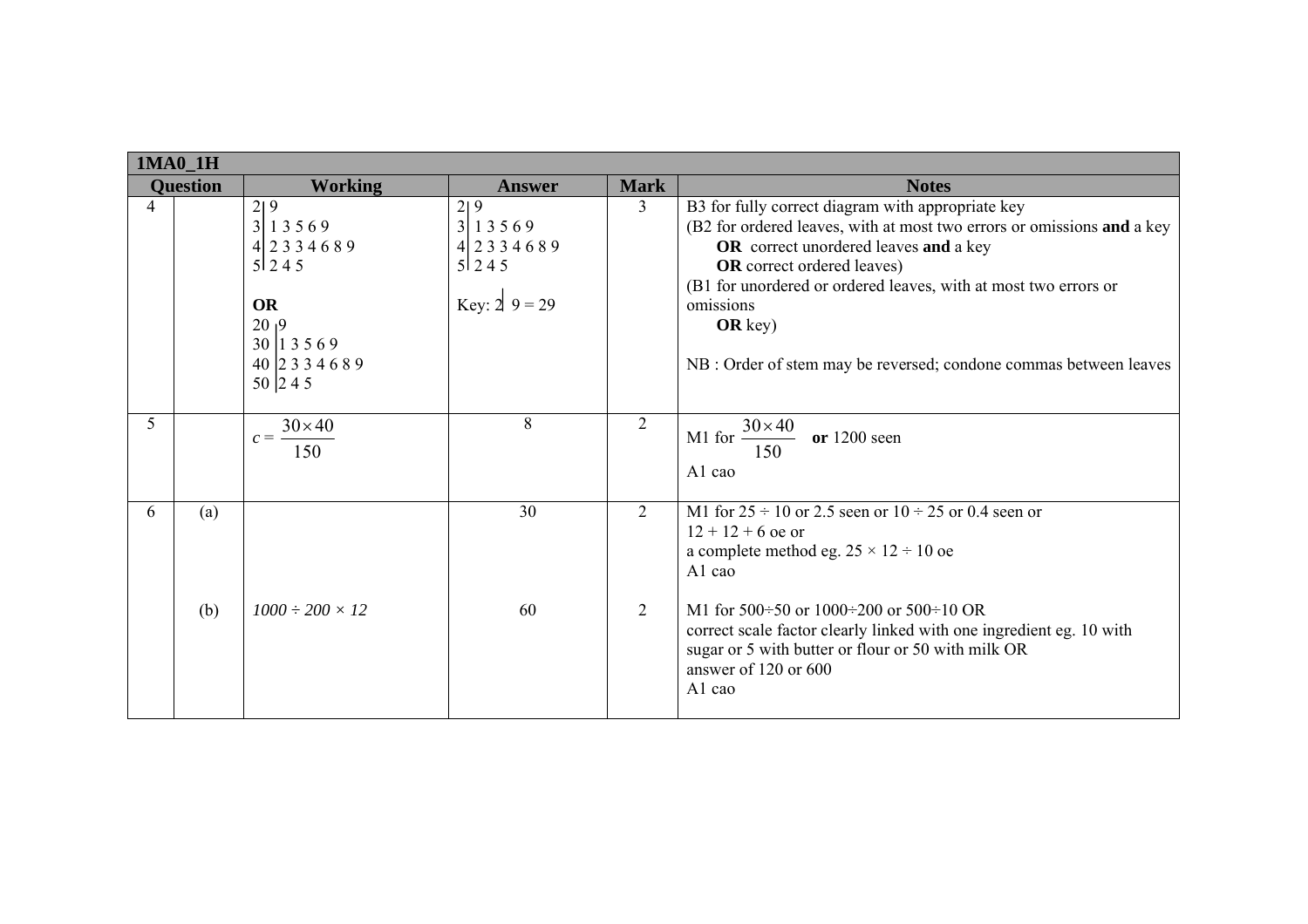| 1MA0_1H         |                                                                                                                                                                                                                                                                                                                                                                                                                                                                                                                                                                                                                                                |               |             |                                                                                                                                                                                                                                                                                                                                                                                                                                                                                                                                                                                                                                                                                                                                                                                                                                                                                       |  |  |
|-----------------|------------------------------------------------------------------------------------------------------------------------------------------------------------------------------------------------------------------------------------------------------------------------------------------------------------------------------------------------------------------------------------------------------------------------------------------------------------------------------------------------------------------------------------------------------------------------------------------------------------------------------------------------|---------------|-------------|---------------------------------------------------------------------------------------------------------------------------------------------------------------------------------------------------------------------------------------------------------------------------------------------------------------------------------------------------------------------------------------------------------------------------------------------------------------------------------------------------------------------------------------------------------------------------------------------------------------------------------------------------------------------------------------------------------------------------------------------------------------------------------------------------------------------------------------------------------------------------------------|--|--|
| <b>Ouestion</b> | <b>Working</b>                                                                                                                                                                                                                                                                                                                                                                                                                                                                                                                                                                                                                                 | <b>Answer</b> | <b>Mark</b> | <b>Notes</b>                                                                                                                                                                                                                                                                                                                                                                                                                                                                                                                                                                                                                                                                                                                                                                                                                                                                          |  |  |
| 7               | Acton after 24, 48, 72, 96, 120<br>Barton after 20, 40, 60, 80, 100,<br>120<br>LCM of 20 and 24 is $120$<br>$9:00 \text{ am} + 120 \text{ minutes}$<br><b>OR</b><br>Acton after 24, 48, 1h 12 m,<br>1h 36m, 2h<br>Barton after 20, 40, 1 h, 1h 20m,<br>1h 40m, 2h<br>LCM is 2 hours<br>$9:00 \text{ am} + 2 \text{ hours}$<br><b>OR</b><br>Times from 9:00 am when each<br>bus leaves the bus station<br>Acton at 9:24, 9:48, 10:12,<br>10:36, 11:00<br>Barton at 9:20, 9:40, 10:00,<br>10:20, 10:40, 11:00<br><b>OR</b><br>$20 = 2 \times 2 \times 5$<br>$24 = 2 \times 2 \times 2 \times 3$<br>$2 \times 2 \times 2 \times 3 \times 5 = 120$ | $11:00$ am    | 3           | M1 for listing multiples of 20 and 24 with at least 3<br>numbers in each list; multiples could be given in<br>minutes or in hours and minutes<br>(condone one addition error in total in first 3 numbers<br>in lists)<br>A1 identify 120 (mins) or 2 (hours) as LCM<br>A1 for $11:00$ (am) or $11$ (am) or $11$ o'clock<br><b>OR</b><br>M1 for listing times after 9am when each bus leaves<br>the bus station, with at least 3 times in each list<br>(condone one addition error in total in first 3 times)<br>after 9am in lists)<br>A1 for correct times in each list up to and including<br>11:00<br>A1 for $11:00$ (am) or $11$ (am) or $11$ o'clock<br><b>OR</b><br>M1 for correct method to write 20 and 24 in terms of<br>their prime factors $2, 2, 5$ and $2, 2, 2, 3$<br>(condone one error)<br>A1 identify 120 as LCM<br>A1 for $11:00$ (am) or $11$ (am) or $11$ o'clock |  |  |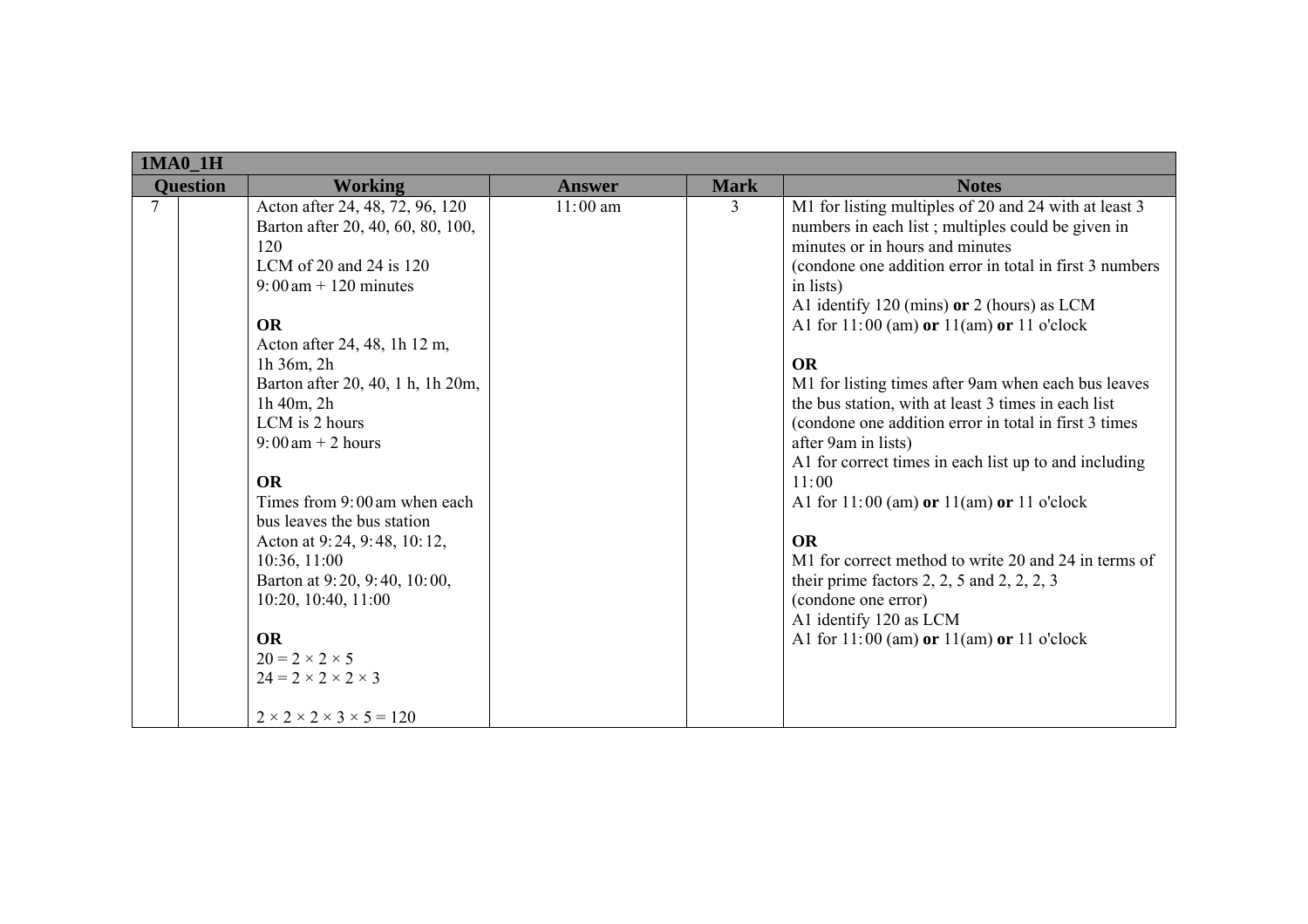|                 | 1MA0_1H |                                             |                                   |                |                                                                                                                                                                                                                                                                                                                                                                                                                                |  |  |  |  |
|-----------------|---------|---------------------------------------------|-----------------------------------|----------------|--------------------------------------------------------------------------------------------------------------------------------------------------------------------------------------------------------------------------------------------------------------------------------------------------------------------------------------------------------------------------------------------------------------------------------|--|--|--|--|
| <b>Question</b> |         | <b>Working</b>                              | <b>Answer</b>                     | <b>Mark</b>    | <b>Notes</b>                                                                                                                                                                                                                                                                                                                                                                                                                   |  |  |  |  |
| 8               | (a)     |                                             | $6y - 15$                         |                | B1 cao                                                                                                                                                                                                                                                                                                                                                                                                                         |  |  |  |  |
|                 | (b)     |                                             | $4x(2x + y)$                      | $\overline{2}$ | B <sub>2</sub> cao<br>(B1 for $x(8x + 4y)$ or $2x(4x + 2y)$ or $4(2x^2 + xy)$ or<br>$4x(ax + by)$ where a, b are positive integers or<br>$ax(2x + y)$ where a is a positive integer or<br>$4x(2x - y)$                                                                                                                                                                                                                         |  |  |  |  |
|                 | (c)     | $10t = gh$<br>$h=\frac{10t}{\sqrt{2}}$<br>g | $\frac{10t}{ }$<br>$\mathfrak{g}$ | 2              | M1 for clear intention to multiply both sides of the<br>equation by 10 (eg. $\times$ 10 seen on both sides of<br>equation) or<br>clear intention to divide both sides of the equation by<br>$g$ (eg. ÷g seen on both sides of equation)<br>or $10t = gh$ or $\frac{t}{g} = \frac{h}{10}$ or<br>fully correct reverse flow diagram<br>eg. $\leftarrow \times 10 \leftarrow \div g \leftarrow$<br>A1 for $\frac{10t}{ }$ oe<br>g |  |  |  |  |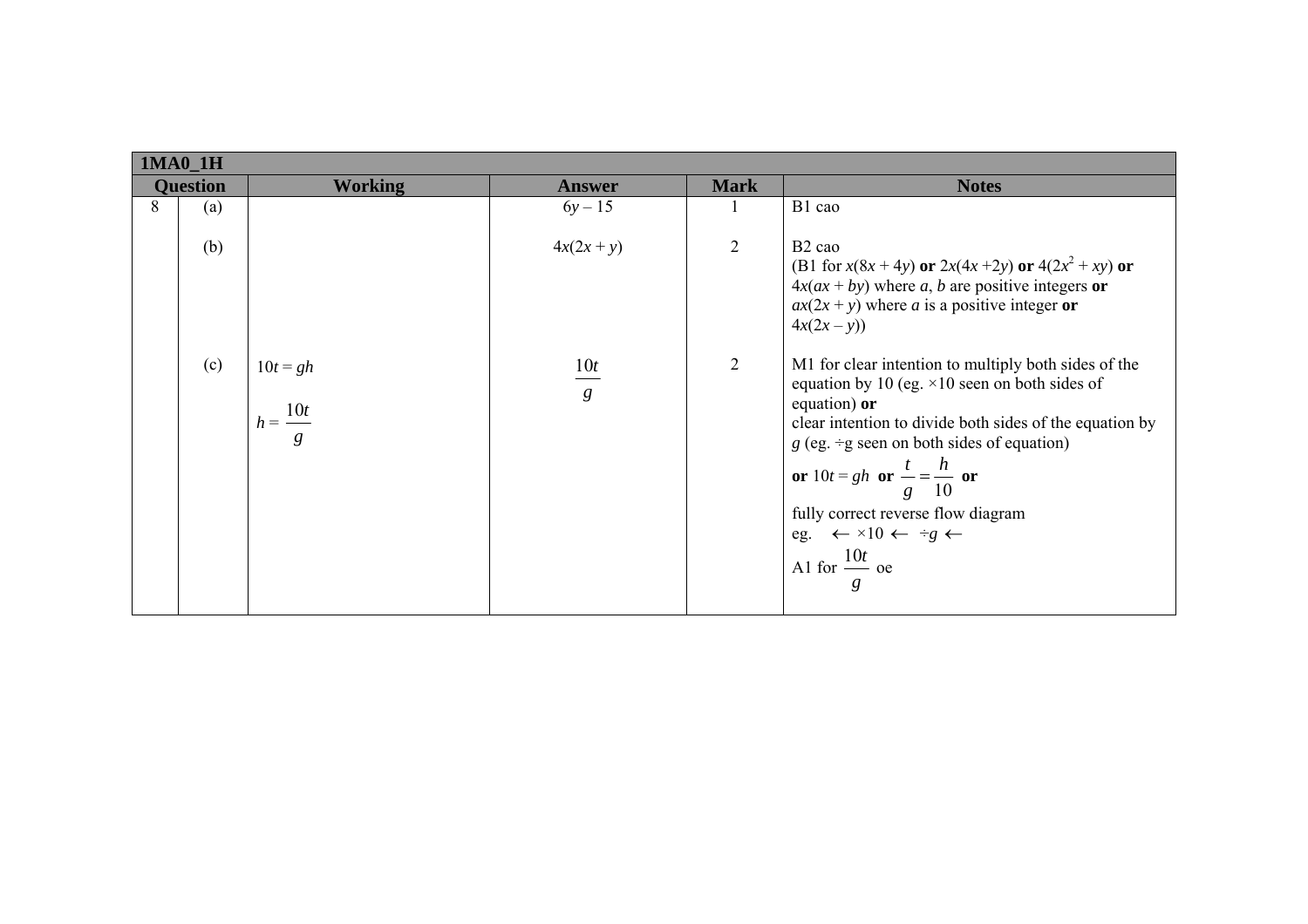| $1MA0_1H$       |                |                 |             |                                         |  |  |  |  |
|-----------------|----------------|-----------------|-------------|-----------------------------------------|--|--|--|--|
| <b>Question</b> | <b>Working</b> | <b>Answer</b>   | <b>Mark</b> | <b>Notes</b>                            |  |  |  |  |
| 9               |                | Rotation        |             | B1 for rotation                         |  |  |  |  |
|                 |                | $180^\circ$     |             | B1 for $180^\circ$                      |  |  |  |  |
|                 |                | Centre $(3, 3)$ |             | B1 for $(3, 3)$                         |  |  |  |  |
|                 |                |                 |             |                                         |  |  |  |  |
|                 |                | or              |             | OR                                      |  |  |  |  |
|                 |                |                 |             | B1 for enlargement                      |  |  |  |  |
|                 |                | Enlargement     |             | B1 for scale factor -1                  |  |  |  |  |
|                 |                | Scale factor -1 |             | B1 for $(3, 3)$                         |  |  |  |  |
|                 |                | Centre $(3, 3)$ |             |                                         |  |  |  |  |
|                 |                |                 |             | B0 for a combination of transformations |  |  |  |  |
|                 |                |                 |             |                                         |  |  |  |  |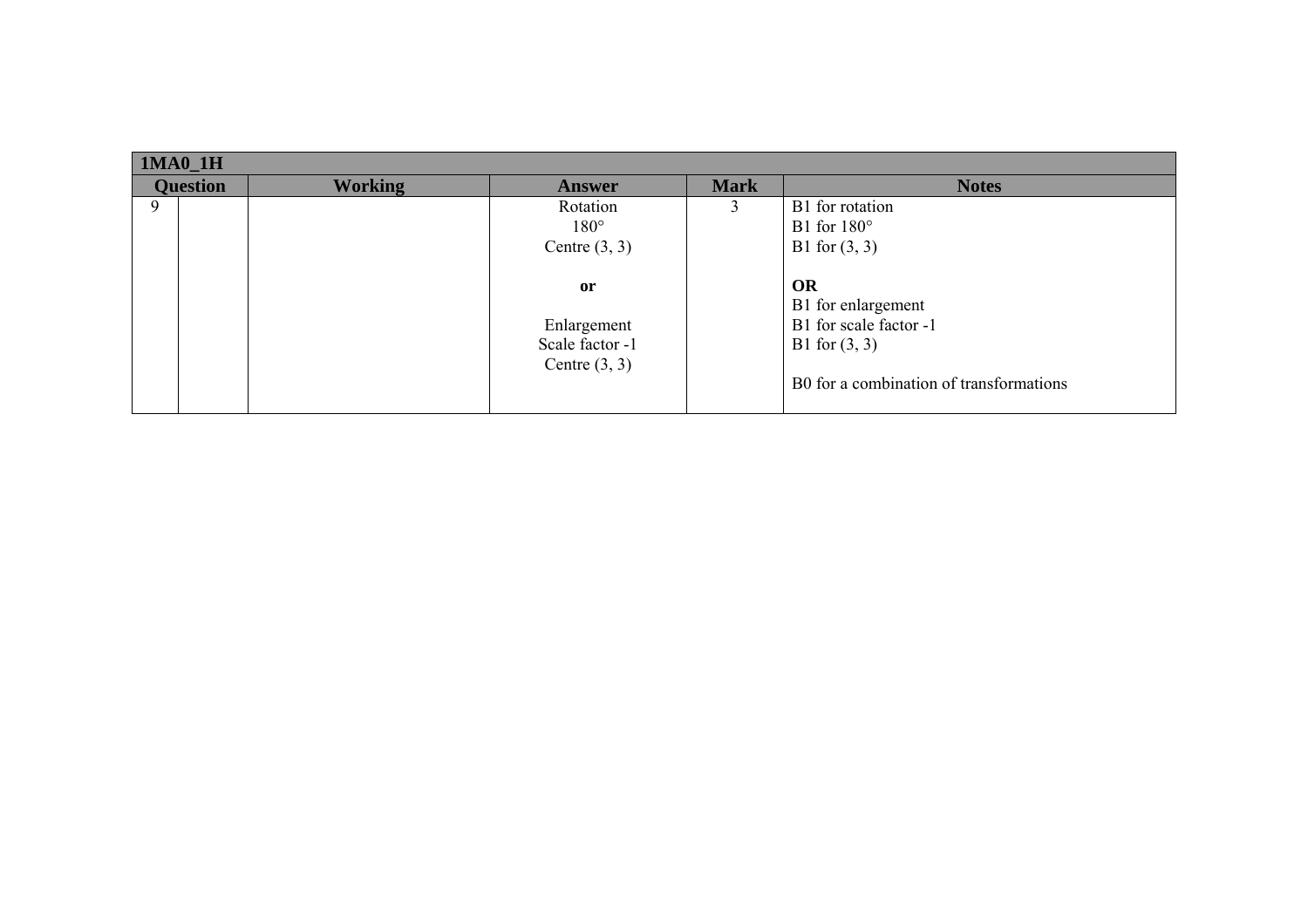| 1MA0_1H |                                                                                                                     |                                          |             |                                                                                                                                                                                                                                                                                                                                                                                                                                                                                                                                                                                                                                                                                                                                                                                                                                                                                                                                                                                                                                                                                                                                                                                                                                                                                                              |
|---------|---------------------------------------------------------------------------------------------------------------------|------------------------------------------|-------------|--------------------------------------------------------------------------------------------------------------------------------------------------------------------------------------------------------------------------------------------------------------------------------------------------------------------------------------------------------------------------------------------------------------------------------------------------------------------------------------------------------------------------------------------------------------------------------------------------------------------------------------------------------------------------------------------------------------------------------------------------------------------------------------------------------------------------------------------------------------------------------------------------------------------------------------------------------------------------------------------------------------------------------------------------------------------------------------------------------------------------------------------------------------------------------------------------------------------------------------------------------------------------------------------------------------|
|         | <b>Ouestion</b><br><b>Working</b>                                                                                   | <b>Answer</b>                            | <b>Mark</b> | <b>Notes</b>                                                                                                                                                                                                                                                                                                                                                                                                                                                                                                                                                                                                                                                                                                                                                                                                                                                                                                                                                                                                                                                                                                                                                                                                                                                                                                 |
| 10      | $2.25 \times 60 \div 100 = 1.35$<br>$1.35 + 0.80 = 2.15$<br>$1.5 \times 60 \div 100 = 0.90$<br>$0.90 + 1.90 = 2.80$ | Railtickets with<br>correct calculations | 4           | NB. All work may be done in pence throughout<br>M1 for correct method to find credit card charge for one<br>company<br>eg. $0.0225 \times 60 (=1.35)$ oe or $0.015 \times 60 (=0.9)$ oe<br>M1 (dep) for correct method to find total additional charge or<br>total price for one company<br>eg. $0.0225 \times 60 + 0.80$ or $0.015 \times 60 + 1.90$ or<br>2.15 or 2.8(0) or 62.15 or 62.8(0)<br>A1 for 2.15 and 2.8(0) or 62.15 and 62.8(0)<br>C1 (dep on M1) for a statement deducing the cheapest<br>company, but figures used for the comparison must also be<br>stated somewhere, and a clear association with the name of<br>each company<br><b>OR</b><br>M1 for correct method to find percentage of (60+booking fee)<br>eg. $0.0225 \times 60.8 (= 1.368)$ oe or $0.015 \times 61.9 (= 0.9285)$<br>M1 (dep) for correct method to find total cost or total<br>additional cost<br>eg. $1.368' + 60.8 (= 62.168)$ or $1.368' + 0.8 (= 2.168)$ or<br>$0.9285' + 61.9$ (=62.8285) or $0.9285' + 1.9$ (=2.8285)<br>A1 for 62.168 or 62.17 AND 62.8285 or 62.83 OR<br>2.168 or 2.17 AND 2.8285 or 2.83<br>C1 (dep on M1) for a statement deducing the cheapest<br>company, but figures used for the comparison must also be<br>stated somewhere, and a clear association with the name of<br>each company |
|         | <b>OR</b>                                                                                                           |                                          |             | <b>OR</b>                                                                                                                                                                                                                                                                                                                                                                                                                                                                                                                                                                                                                                                                                                                                                                                                                                                                                                                                                                                                                                                                                                                                                                                                                                                                                                    |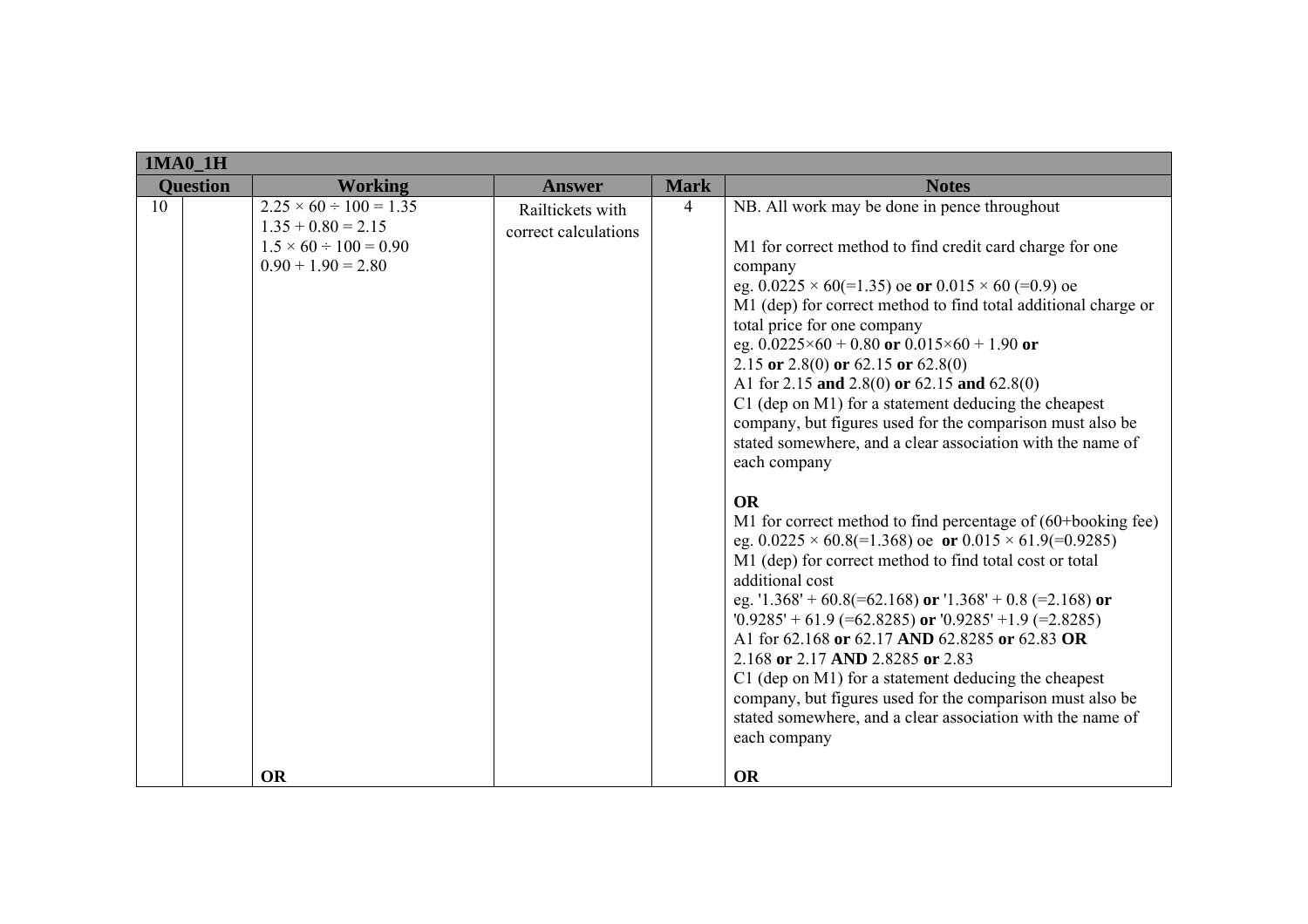| <b>1MA0 1H</b>  |                                                                                                 |               |             |                                                                                                                                                                                                                                                                                                                                                                                                                                                                                                                                                                                                                                                                                     |  |  |  |  |
|-----------------|-------------------------------------------------------------------------------------------------|---------------|-------------|-------------------------------------------------------------------------------------------------------------------------------------------------------------------------------------------------------------------------------------------------------------------------------------------------------------------------------------------------------------------------------------------------------------------------------------------------------------------------------------------------------------------------------------------------------------------------------------------------------------------------------------------------------------------------------------|--|--|--|--|
| <b>Question</b> | <b>Working</b>                                                                                  | <b>Answer</b> | <b>Mark</b> | <b>Notes</b>                                                                                                                                                                                                                                                                                                                                                                                                                                                                                                                                                                                                                                                                        |  |  |  |  |
|                 | $2.25 - 1.5 = 0.75$<br>$0.075 \times 60 \div 100 = 0.45$<br>$0.80 + 0.45 = 1.25$<br>1.25 < 1.90 |               |             | M1 for correct method to find difference in cost of credit card<br>charge<br>eg. $(2.25 - 1.5) \times 60 \div 100$ oe or 0.45 seen<br>M1 (dep) for using difference with booking fee or finding<br>difference between booking fees<br>eg. $0.80 +$ " $0.45$ " $(=1.25)$ or<br>$1.90 - "0.45" (=1.45)$ or $1.90 - 0.8 (=1.1(0))$<br>A1 1.25 and 1.9(0) or 0.45 and 1.1(0)<br>$C1$ (dep on M1) for a statement deducing the cheapest<br>company, but figures used for the comparison must also be<br>stated somewhere, and a clear association with the name of<br>each company<br>QWC: Decision and justification should be clear with working<br>clearly presented and attributable |  |  |  |  |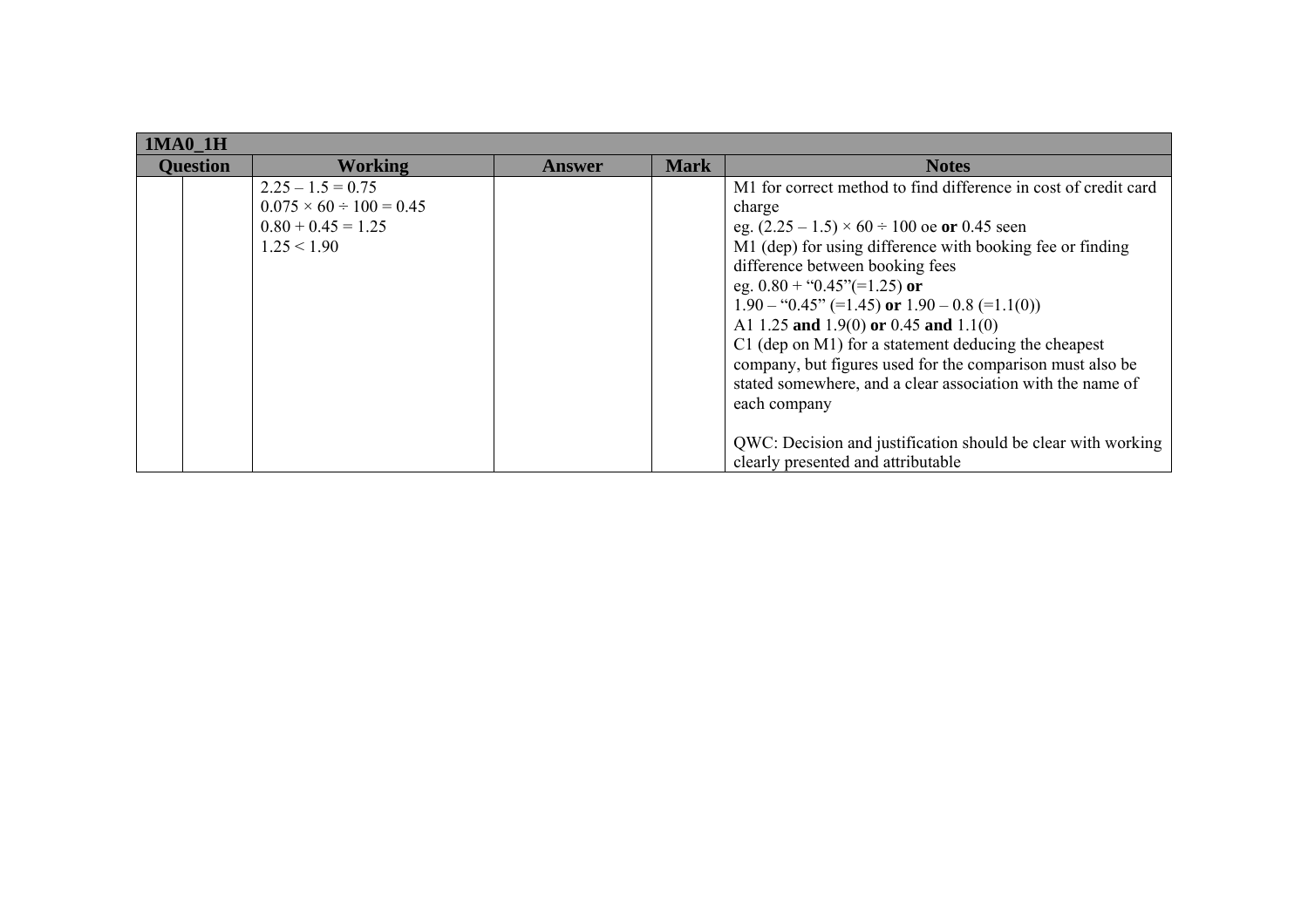|    | 1MA0_1H         |                                                                      |               |             |                                                                                                                       |  |  |  |  |
|----|-----------------|----------------------------------------------------------------------|---------------|-------------|-----------------------------------------------------------------------------------------------------------------------|--|--|--|--|
|    | <b>Question</b> | <b>Working</b>                                                       | <b>Answer</b> | <b>Mark</b> | <b>Notes</b>                                                                                                          |  |  |  |  |
| 11 |                 | $3x-15 = 2x+24$<br>$x = 39$                                          | 39            | 3           | M1 for forming an appropriate equation eg.<br>$3x - 15 = 2x + 24$                                                     |  |  |  |  |
|    |                 | <b>OR</b><br>$2x+3x-15+2x+2x+24=360$<br>$9x + 9 = 360$<br>$9x = 351$ |               |             | <b>OR</b><br>$2x + 3x - 15 + 2x + 2x + 24 = 360$<br><b>OR</b>                                                         |  |  |  |  |
|    |                 | $x = 39$<br><b>OR</b>                                                |               |             | $2x + 2x + 24 = 180$<br><b>OR</b>                                                                                     |  |  |  |  |
|    |                 | $2x + 2x + 24 = 180$<br>$4x + 24 = 180$                              |               |             | $2x + 3x - 15 = 180$                                                                                                  |  |  |  |  |
|    |                 | $4x = 156$<br>$x = 39$                                               |               |             | <b>OR</b><br>$2x + 3x - 15 = 2x + 2x + 24$                                                                            |  |  |  |  |
|    |                 | <b>OR</b><br>$2x + 3x - 15 = 180$<br>$5x - 15 = 180$<br>$5x = 195$   |               |             | M1 (dep) for correct <b>operation</b> (s) to isolate x and<br>non-x terms in an equation to get to $ax = b$<br>A1 cao |  |  |  |  |
|    |                 | $x = 39$                                                             |               |             | <b>OR</b><br>M2 for $\frac{351}{9}$ oe or $\frac{195}{5}$ oe or $\frac{156}{4}$ oe<br>A1 cao                          |  |  |  |  |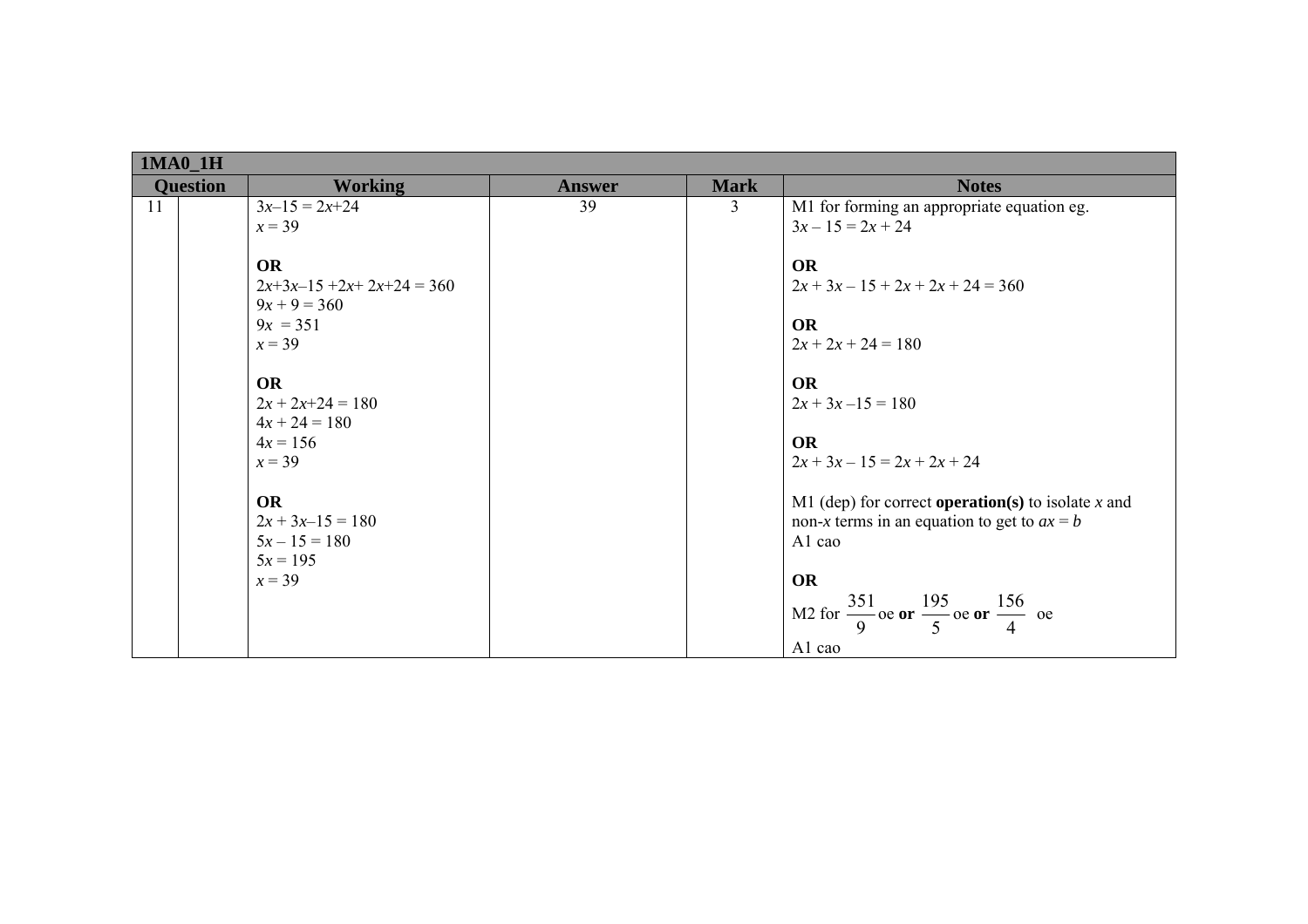|    | <b>1MA0 1H</b>  |                              |               |             |                                                                                                |  |  |  |
|----|-----------------|------------------------------|---------------|-------------|------------------------------------------------------------------------------------------------|--|--|--|
|    | <b>Question</b> | <b>Working</b>               | <b>Answer</b> | <b>Mark</b> | <b>Notes</b>                                                                                   |  |  |  |
| 12 |                 | $6 \times 10 \times 8 = 480$ | 4             | 3           | M1 for $6 \times 10 \times 8$ or 480 seen                                                      |  |  |  |
|    |                 | $480 \div (6 \times 20) =$   |               |             | M1 (dep) for '480' $\div$ (6 $\times$ 20) oe                                                   |  |  |  |
|    |                 |                              |               |             | A1 cao                                                                                         |  |  |  |
|    |                 |                              |               |             |                                                                                                |  |  |  |
|    |                 |                              |               |             | <b>OR</b>                                                                                      |  |  |  |
|    |                 |                              |               |             | M1 for 20 ÷ 10 (=2) or 10 ÷ 20 (= $\frac{1}{2}$ ) or $\frac{8}{20}$ oe or $\frac{20}{8}$ oe    |  |  |  |
|    |                 |                              |               |             | M1 (dep) for $8 \div 2'$ or $8 \times \frac{1}{2}$ or $\frac{8}{20} \times 10$ oe or           |  |  |  |
|    |                 |                              |               |             | $10 \div \frac{20}{8}$                                                                         |  |  |  |
|    |                 |                              |               |             | A1 cao                                                                                         |  |  |  |
|    |                 |                              |               |             |                                                                                                |  |  |  |
|    |                 |                              |               |             | $20\times8\times6$<br>SC: B2 for answer of 16 coming from<br>$\frac{c}{\ }$ oe<br>$10\times 6$ |  |  |  |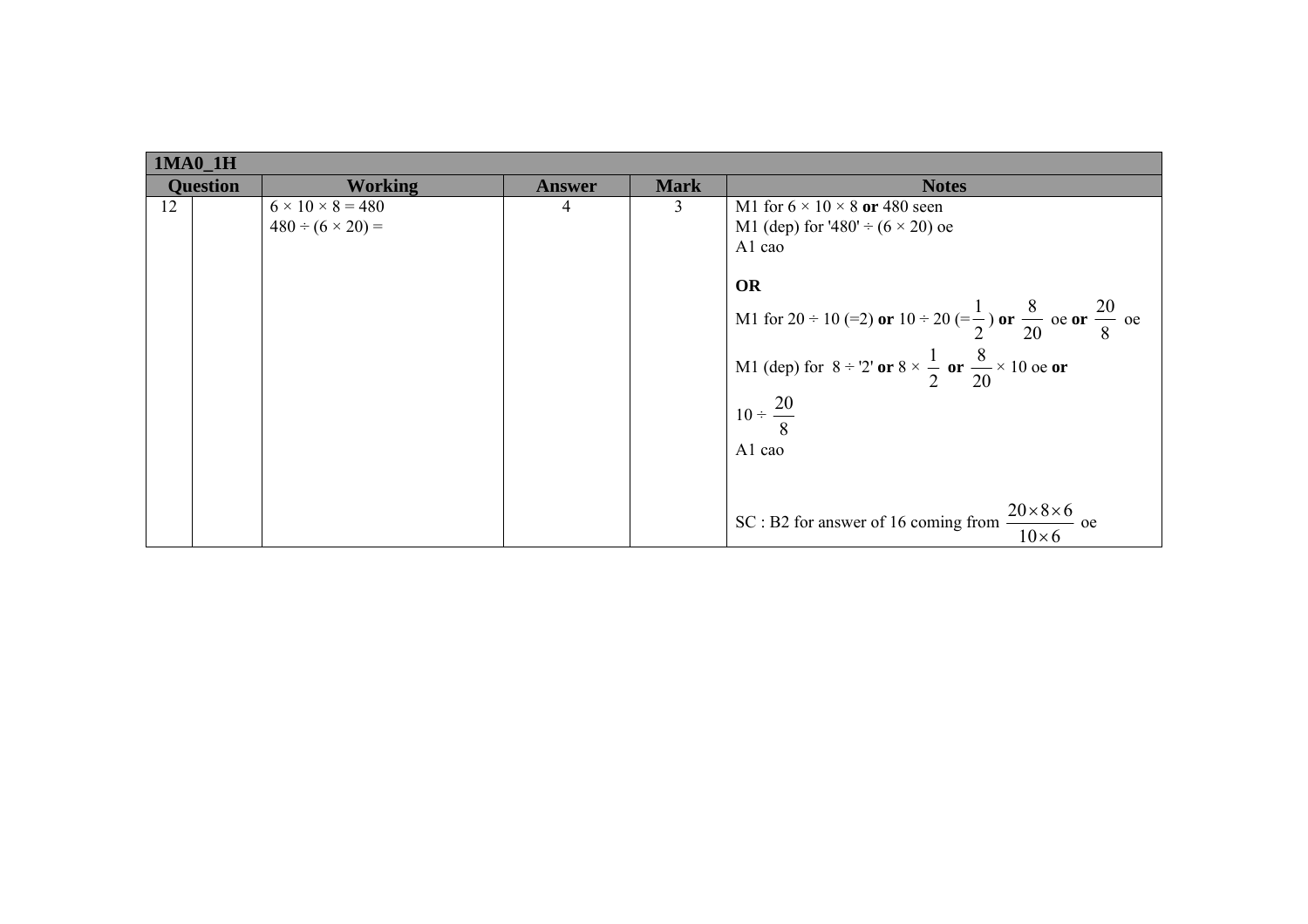|    | <b>1MA0_1H</b>  |                                                                                                                                                       |               |                |                                                                                                                                                                                                                                                                                                                                                                                                                                                                                                                                                                                                                                                                                                                                                                                                                                                                                                                                                                                                                                                                 |
|----|-----------------|-------------------------------------------------------------------------------------------------------------------------------------------------------|---------------|----------------|-----------------------------------------------------------------------------------------------------------------------------------------------------------------------------------------------------------------------------------------------------------------------------------------------------------------------------------------------------------------------------------------------------------------------------------------------------------------------------------------------------------------------------------------------------------------------------------------------------------------------------------------------------------------------------------------------------------------------------------------------------------------------------------------------------------------------------------------------------------------------------------------------------------------------------------------------------------------------------------------------------------------------------------------------------------------|
|    | <b>Ouestion</b> | <b>Working</b>                                                                                                                                        | <b>Answer</b> | <b>Mark</b>    | <b>Notes</b>                                                                                                                                                                                                                                                                                                                                                                                                                                                                                                                                                                                                                                                                                                                                                                                                                                                                                                                                                                                                                                                    |
| 13 |                 | $180 - (360 \div 6) = 120$<br>$180 - (360 \div 8) = 135$<br>$360 - 120 - 135 =$<br><b>OR</b><br>$360 \div 6 = 60$<br>$360 \div 8 = 45$<br>$60 + 45 =$ | 105           | $\overline{4}$ | NB. Do remember to look at the diagram when marking this question.<br>Looking at the complete method should confirm if interior or exterior<br>angles are being calculated<br>M1 for a correct method to work out the <b>interior</b> angle of a regular<br>hexagon eg. $180 - (360 \div 6)$ oe or<br>$(6 - 2) \times 180 \div 6$ oe or<br>120 as interior angle of the hexagon<br>M1 for a correct method to work out the <b>interior</b> angle of a regular<br>octagon $180 - (360 \div 8)$ oe or<br>$(8 - 2) \times 180 \div 8$ oe or<br>135 as interior angle of the octagon<br>M1 (dep on at least M1) for a complete method<br>eg. $360 -$ "120" - "135"<br>A1 cao<br><b>OR</b><br>M1 for a correct method to work out an exterior angle of a regular<br>hexagon eg. $360 \div 6$ or<br>60 as exterior angle of the hexagon<br>M1 for a correct method to work out an exterior angle of a regular<br>hexagon $360 \div 8$ or<br>45 as exterior angle of the octagon<br>M1 (dep on at least M1) for a complete method<br>eg. " $60$ " + " $45$ "<br>A1 cao |
|    |                 |                                                                                                                                                       |               |                | $SC : B1$ for answer of 255                                                                                                                                                                                                                                                                                                                                                                                                                                                                                                                                                                                                                                                                                                                                                                                                                                                                                                                                                                                                                                     |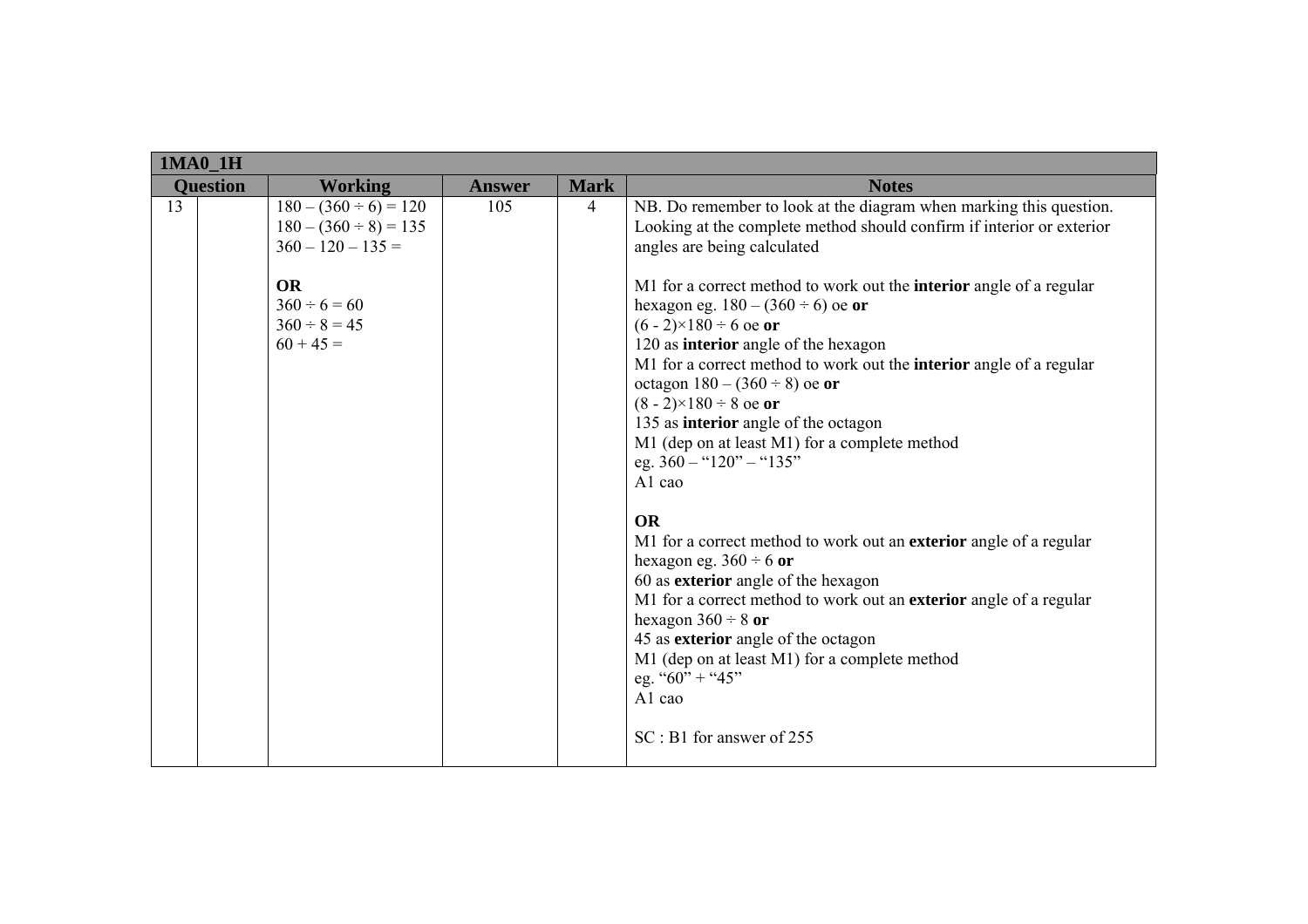|                                                    | 1MA0_1H |                            |                |                                                                                                                                                                                                                                                                                                                                           |
|----------------------------------------------------|---------|----------------------------|----------------|-------------------------------------------------------------------------------------------------------------------------------------------------------------------------------------------------------------------------------------------------------------------------------------------------------------------------------------------|
| <b>Question</b><br><b>Working</b><br><b>Answer</b> |         | <b>Mark</b>                | <b>Notes</b>   |                                                                                                                                                                                                                                                                                                                                           |
| 14                                                 | (a)     | 35                         |                | B1 for $34 - 36$                                                                                                                                                                                                                                                                                                                          |
|                                                    | (b)     | 110                        | 1              | B1 for $108 - 112$                                                                                                                                                                                                                                                                                                                        |
|                                                    | (c)     | Position of $B$<br>marked  | $\overline{2}$ | B1 for a point marked on a bearing of 40 $^{\circ}$ ( $\pm$ 2 $^{\circ}$ ) from H or<br>for a line on a bearing of $40^{\circ}$ ( $\pm 2^{\circ}$ )<br>(use straight line guidelines on overlay)                                                                                                                                          |
|                                                    |         |                            |                | B1 for a point 4 cm ( $\pm$ 0.2cm) from H or<br>for a line of length 4 cm ( $\pm$ 0.2cm) from H<br>(use circular guidelines on overlay)                                                                                                                                                                                                   |
|                                                    |         |                            |                | NB. No label needed for point                                                                                                                                                                                                                                                                                                             |
| 15                                                 | (a)     | 170                        | $\mathbf{1}$   | B1 accept answers in range 170 - 170.5 inclusive                                                                                                                                                                                                                                                                                          |
|                                                    | (b)     |                            |                | B3 for box plot with all 3 aspects correct (overlay)<br>aspect 1 : ends of whiskers at 153 and 186<br>aspect 2 : ends of box at 165 and 175<br>aspect 3 : median marked at 170 or ft (a) provided $165 \leq (a) \leq 175$<br>(B2 for box plot with two aspects correct)<br>(B1 for one aspect or correct quartiles and median identified) |
|                                                    |         |                            |                | SC : B2 for all 5 values (153, 165, '170', 175, 186) plotted                                                                                                                                                                                                                                                                              |
|                                                    | (c)     | Two correct<br>comparisons | $\overline{2}$ | B1 ft from (b) for a correct <b>comparison</b> of range or inter-quartile range<br>eg. the range / iqr is smaller for group B than group A                                                                                                                                                                                                |
|                                                    |         |                            |                | B1 ft from (b) for a correct comparison of median or upper quartile or<br>lower quartile or minimum or maximum<br>eg. the median in group A is greater than the median in group B                                                                                                                                                         |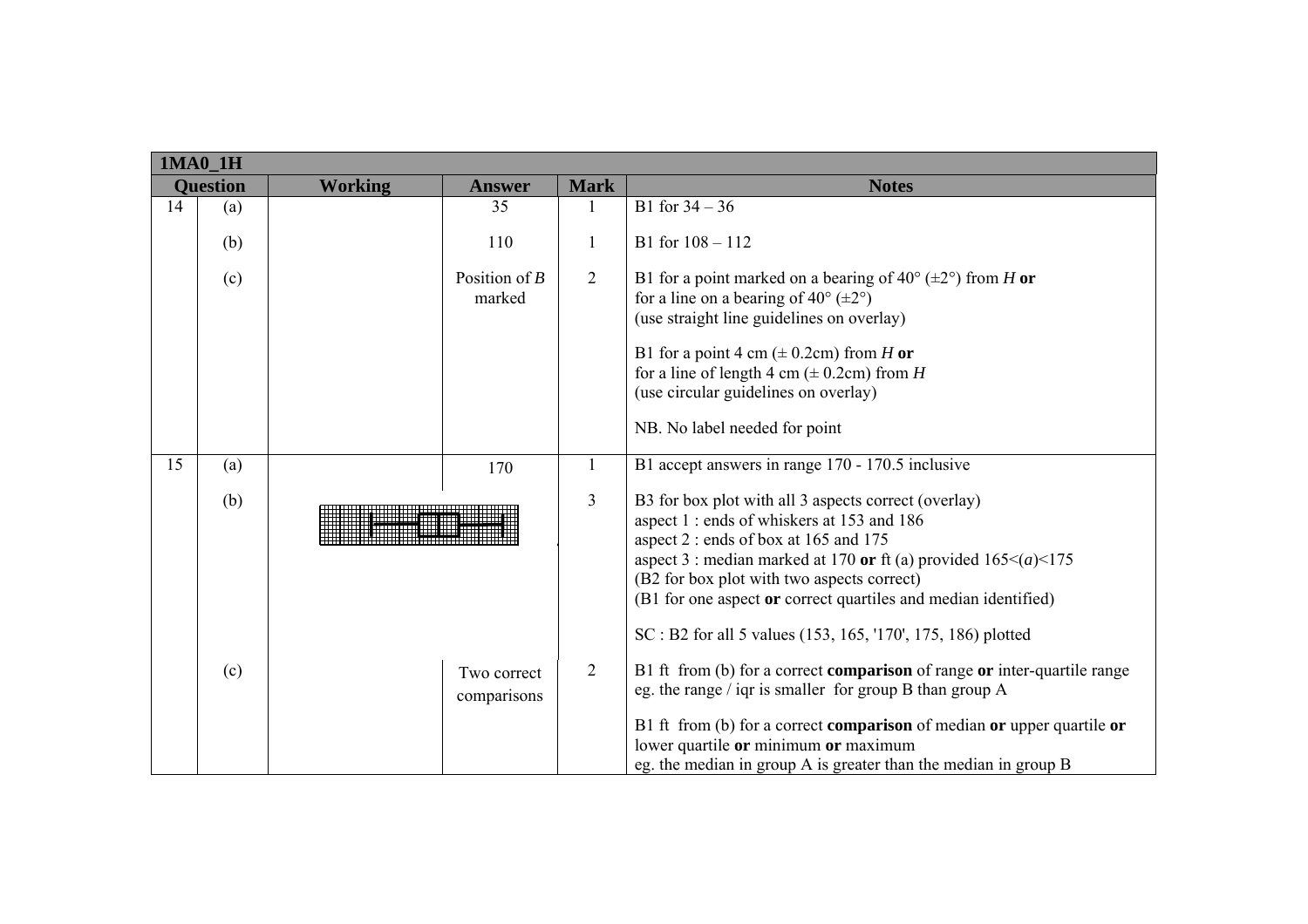|                 | $1MA0_1H$ |                |                      |                |                                                                                                                                                                                                |  |  |  |
|-----------------|-----------|----------------|----------------------|----------------|------------------------------------------------------------------------------------------------------------------------------------------------------------------------------------------------|--|--|--|
| <b>Question</b> |           | <b>Working</b> | <b>Answer</b>        | <b>Mark</b>    | <b>Notes</b>                                                                                                                                                                                   |  |  |  |
| 16              | (a)       |                | $m^{-10}$            |                | B1 for $m^{-10}$ or $\frac{1}{m^{10}}$                                                                                                                                                         |  |  |  |
|                 | (b)       |                | $(x+5)(x-2)$         | 2              | M1 for $(x \pm 5)(x \pm 2)$ or<br>$x(x-2) + 5(x-2)$ or $x(x+5) - 2(x+5)$<br>A <sub>1</sub>                                                                                                     |  |  |  |
| 17              | (a)       |                |                      |                | B1 cao                                                                                                                                                                                         |  |  |  |
|                 | (b)       |                | 0.000067             |                | B1 cao                                                                                                                                                                                         |  |  |  |
|                 | (c)       |                | $2.7 \times 10^{14}$ | $\overline{2}$ | M1 for $27 \times 10^{7+6}$ or $27 \times 10^{13}$ oe or<br>an answer of $2.7 \times 10^n$ where <i>n</i> is an integer or<br>an answer of $a \times 10^{14}$ where $1 \le a \le 10$<br>A1 cao |  |  |  |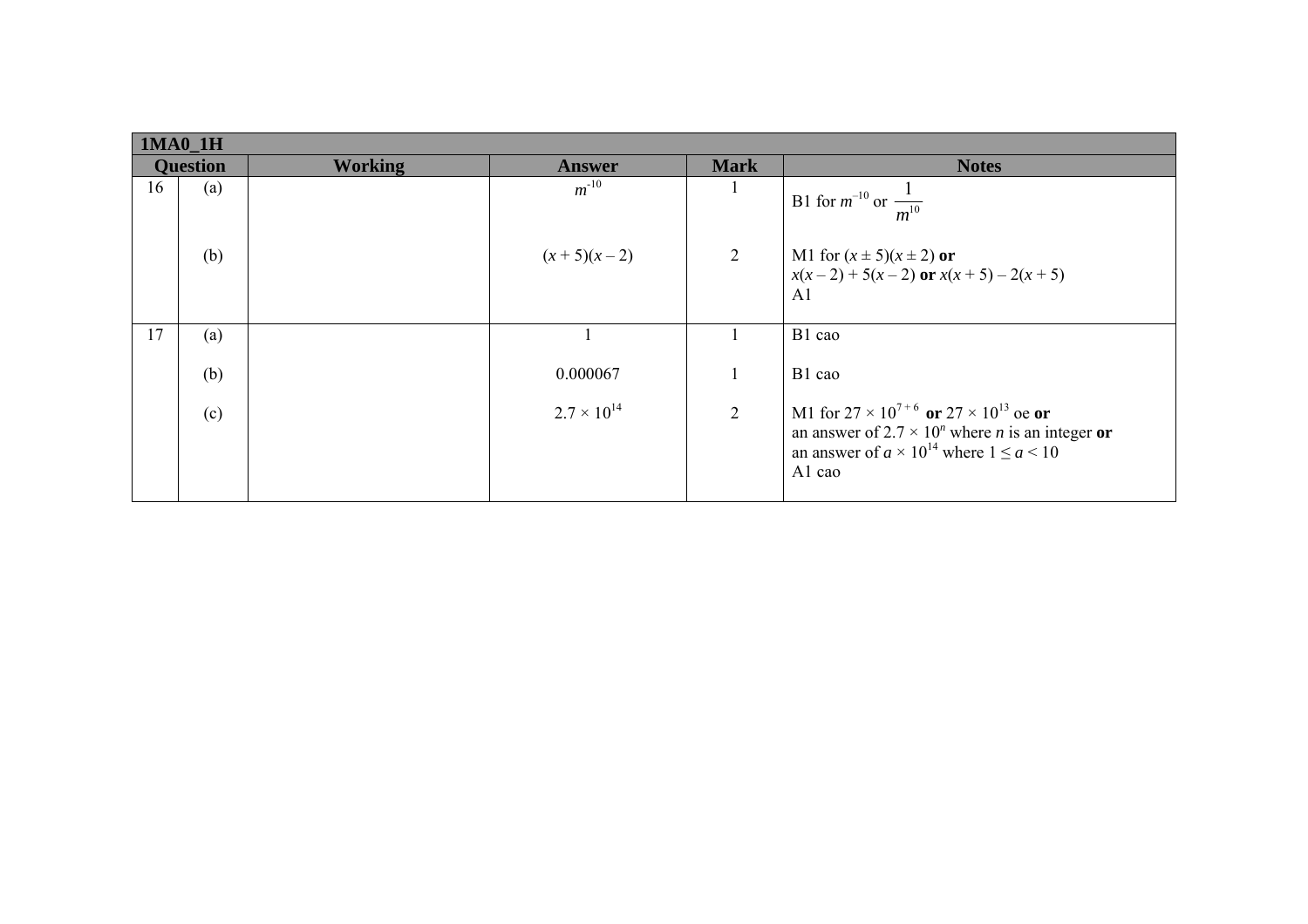|                 | $1MA0_1H$ |                                                                                |                      |                |                                                                                                                                                                                                                                                                                                                                                          |  |  |  |
|-----------------|-----------|--------------------------------------------------------------------------------|----------------------|----------------|----------------------------------------------------------------------------------------------------------------------------------------------------------------------------------------------------------------------------------------------------------------------------------------------------------------------------------------------------------|--|--|--|
| <b>Question</b> |           | <b>Working</b>                                                                 | <b>Answer</b>        | <b>Mark</b>    | <b>Notes</b>                                                                                                                                                                                                                                                                                                                                             |  |  |  |
| 18              |           | $\frac{1}{2} \times 4 \times 3 = 6$<br>$\left(\frac{1}{2}\right)^2 \times 6 =$ | 1.5                  | $\overline{3}$ | M1 for $\frac{1}{2} \times 4 \times 3$ oe<br>M1 for $\left(\frac{1}{2}\right)^2 \times 6$ "<br>A1 cao<br><b>OR</b><br>M2 for $\frac{1}{2} \times 2 \times 1.5$ oe<br>(M1 for triangle with all lengths $\frac{1}{2}$ corresponding<br>lengths of triangle $ABC$ seen in any position or<br>vertices seen at $(1, 1)$ $(3,1)$ and $(2.5, 2.5)$ or stated) |  |  |  |
|                 |           |                                                                                |                      |                | A1 cao                                                                                                                                                                                                                                                                                                                                                   |  |  |  |
| 19              | (a)       |                                                                                | 0.6<br>0.7, 0.3, 0.7 | 2              | B1 for 0.6 in correct position on tree diagram<br>B1 for $0.7, 0.3, 0.7$ in correct positions on tree<br>diagram                                                                                                                                                                                                                                         |  |  |  |
|                 | (b)       | $0.4 \times 0.3 =$                                                             | 0.12                 | $\overline{2}$ | M1 for $0.4 \times 0.3$ oe or a complete alternative method<br>ft from tree diagram<br>A1 for 0.12 oe                                                                                                                                                                                                                                                    |  |  |  |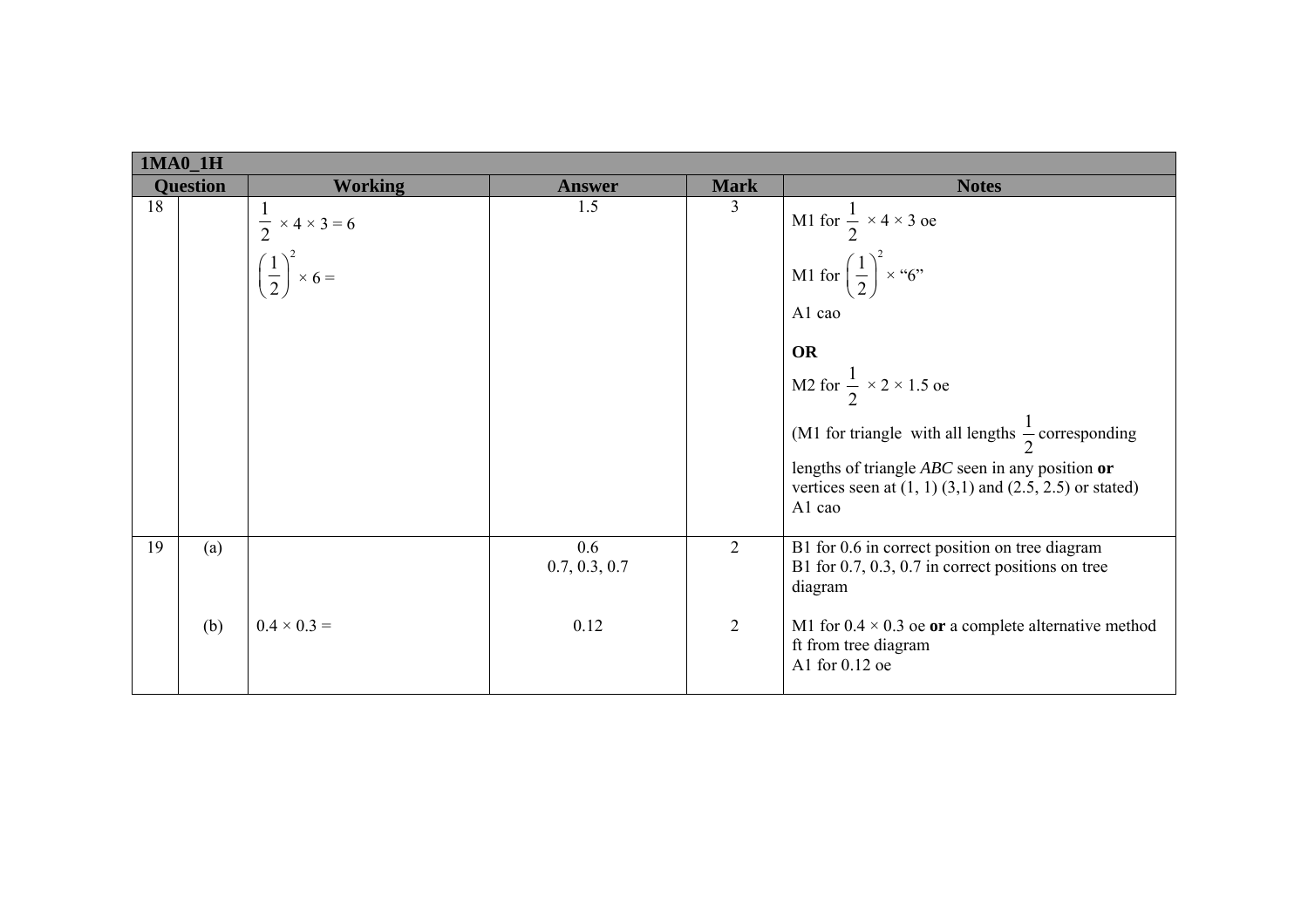| <b>1MA0 1H</b>  |                                                                                                                                    |                   |                |                                                                                                                                                                                                                                                                                                                                                                                                                                     |  |  |
|-----------------|------------------------------------------------------------------------------------------------------------------------------------|-------------------|----------------|-------------------------------------------------------------------------------------------------------------------------------------------------------------------------------------------------------------------------------------------------------------------------------------------------------------------------------------------------------------------------------------------------------------------------------------|--|--|
| <b>Ouestion</b> | <b>Working</b>                                                                                                                     | <b>Answer</b>     | <b>Mark</b>    | <b>Notes</b>                                                                                                                                                                                                                                                                                                                                                                                                                        |  |  |
| 20              | $15x + 6y = 33$<br>$8x - 6y = 36$                                                                                                  | $x=3$<br>$y = -2$ | $\overline{4}$ | M1 for coefficients of $x$ or $y$ the same followed by correct<br>operation (condone one arithmetic error)<br>A1 cao for first solution                                                                                                                                                                                                                                                                                             |  |  |
|                 | $23x = 69$<br>$5 \times 3 + 2y = 11$                                                                                               |                   |                | M1 (dep on M1) for correct substitution of found value into one of<br>the equations or appropriate method after starting again (condone)<br>one arithmetic error)<br>A1 cao for second solution                                                                                                                                                                                                                                     |  |  |
|                 | <b>OR</b><br>$x = \frac{11 - 2y}{5}$<br>$4 \times \left(\frac{11-2y}{5}\right) - 3y = 18$<br>$44-8y-15y=90$<br>-46 = 23y<br>y = -2 |                   |                | OR<br>M1 for full method to rearrange and substitute to eliminate $x$ or $y$ ,<br>(condone one arithmetical error)<br>A1 cao for first solution<br>M1 (dep on M1) for correct substitution of found value into one of<br>the equations or appropriate method after starting again (condone)<br>one arithmetic error)<br>A1 cao for second solution<br>Trial and improvement 0 marks unless both $x$ and $y$ correct values<br>found |  |  |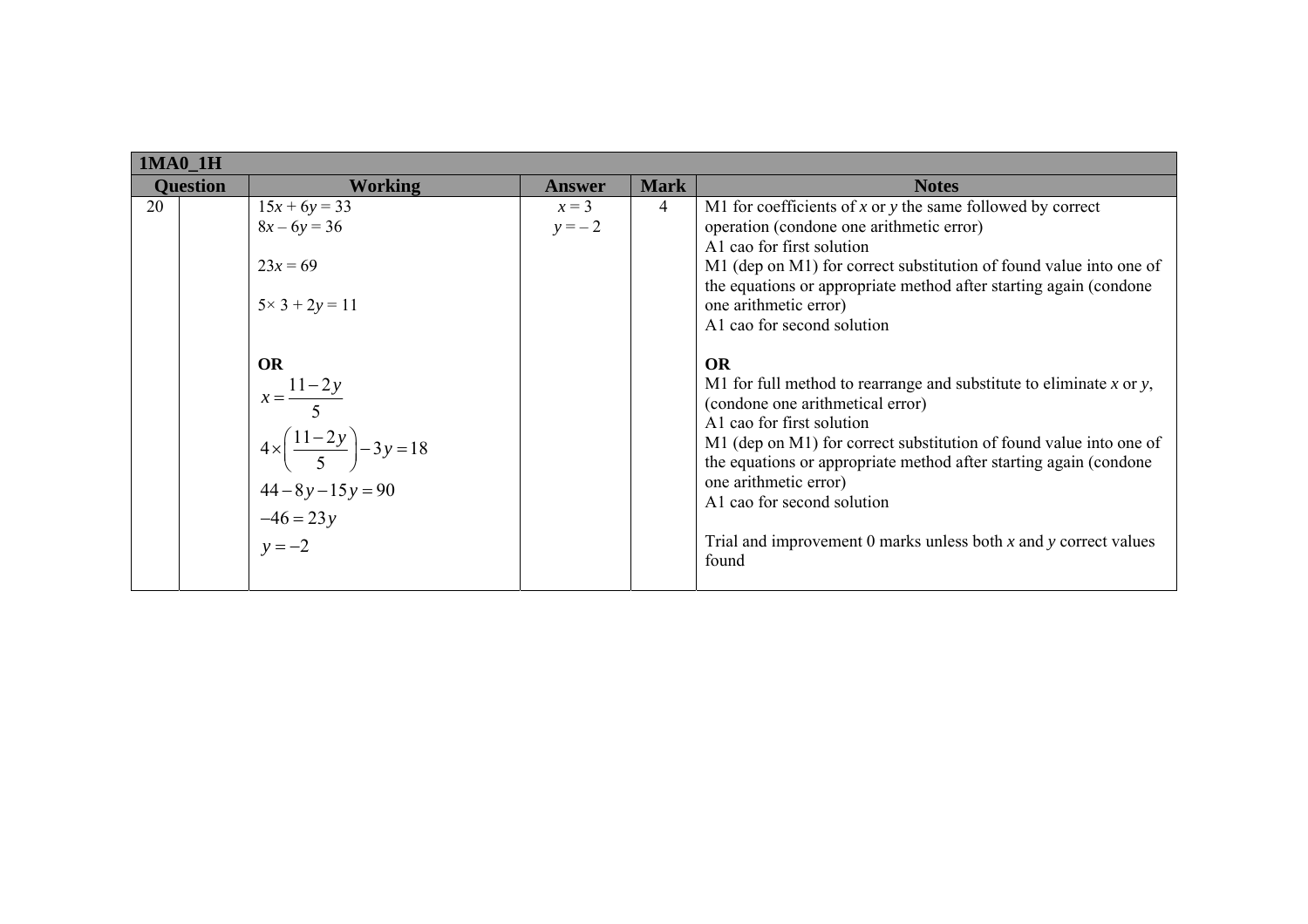| $1MA0_1H$       |                                                                                                                                                                                                                                                                                                                                                                                          |               |             |                                                                                                                                                                                                                                                                                                                                                                                                                                                                                                                                                                                                                                                                                                                                                                                                                                                                                                                                                                                                                                                                                                                                                                      |
|-----------------|------------------------------------------------------------------------------------------------------------------------------------------------------------------------------------------------------------------------------------------------------------------------------------------------------------------------------------------------------------------------------------------|---------------|-------------|----------------------------------------------------------------------------------------------------------------------------------------------------------------------------------------------------------------------------------------------------------------------------------------------------------------------------------------------------------------------------------------------------------------------------------------------------------------------------------------------------------------------------------------------------------------------------------------------------------------------------------------------------------------------------------------------------------------------------------------------------------------------------------------------------------------------------------------------------------------------------------------------------------------------------------------------------------------------------------------------------------------------------------------------------------------------------------------------------------------------------------------------------------------------|
| <b>Question</b> | <b>Working</b>                                                                                                                                                                                                                                                                                                                                                                           | <b>Answer</b> | <b>Mark</b> | <b>Notes</b>                                                                                                                                                                                                                                                                                                                                                                                                                                                                                                                                                                                                                                                                                                                                                                                                                                                                                                                                                                                                                                                                                                                                                         |
| $21*$           | $ABO = ADO = 90^{\circ}$<br>(Angle between tangent and radius is<br>$90^{\circ}$ )<br>$DOB = 360 - 90 - 90 - 50$<br>(Angles in a quadrilateral add up to<br>$360^\circ$ )<br>$BCD = 130 \div 2$<br>(Angle at centre is twice angle at<br>circumference)<br><b>OR</b><br>$ABD = (180 - 50) \div 2$<br>(Base angles of an isosceles triangle)<br>$BCD = 65$<br>(Alternate segment theorem) | $65^\circ$    | 4           | B1 for $ABO = 90$ or $ADO = 90$ (may be on diagram)<br>B1 for $BCD = 65$ (may be on diagram)<br>C2 for $BCD = 65^{\circ}$ stated or $DCB = 65^{\circ}$ stated or angle C = 65° stated<br>with all reasons:<br>angle between <u>tangent</u> and <u>radius</u> is $90^\circ$ ;<br>angles in a quadrilateral sum to $360^\circ$ ;<br>angle at centre is twice angle at circumference<br>(accept angle at circumference is half (or $\frac{1}{2}$ ) the angle at the centre)<br>(C1 for one correct and appropriate circle theorem reason)<br>QWC: Working clearly laid out and reasons given using correct<br>language<br><b>OR</b><br>B1 for $ABD = 65$ or $ADB = 65$ (may be on diagram)<br>B1 for $BCD = 65$ (may be on diagram)<br>C2 for $BCD = 65^{\circ}$ stated or $DCB = 65^{\circ}$ stated or angle C = 65° stated<br>with all reasons:<br>base angles of an isosceles triangle are equal;<br>angles in a triangle sum to $180^\circ$ ;<br>tangents from an external point are equal;<br>alternate segment theorem<br>(C1 for one correct and appropriate circle theorem reason)<br>QWC: Working clearly laid out and reasons given using correct<br>language |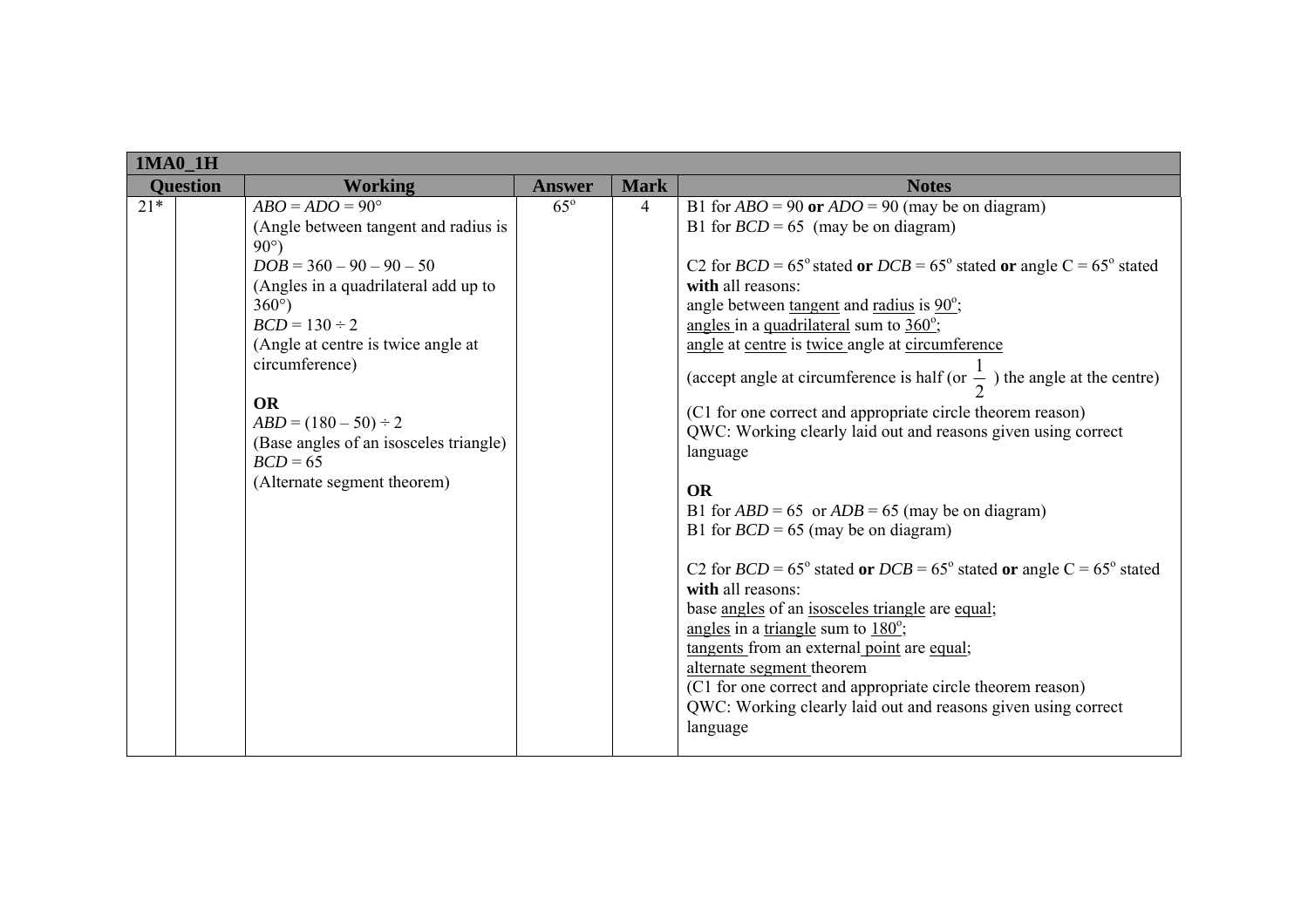| <b>Mark</b><br><b>Working</b><br><b>Question</b><br><b>Notes</b><br><b>Answer</b><br>B3 for fully correct histogram (overlay)<br>22<br>Correct histogram<br>3<br>(a)<br>(B2 for 3 correct blocks)<br>F<br>25<br>36<br>24<br>15<br>(B1 for 2 correct blocks of different widths)<br>Fd<br>5<br>1.2<br>3.6<br>3<br>SC : B1 for correct key, eg. 1 cm <sup>2</sup> = 5 (cars) or<br>correct values for (freq $\div$ class interval) for at least 3<br>frequencies $(3, 5, 3.6, 1.2)$<br>are other correct solutions.<br>$\overline{2}$<br>(b)<br>18<br>$\frac{3}{4} \times 24$<br>M1 for $\frac{3}{4} \times 24$ (=18) oe or $\frac{1}{4} \times 24$ (=6) oe<br>A1 cao<br><b>OR</b> |  | <b>1MA0 1H</b> |  |  |  |                                                     |  |  |  |
|----------------------------------------------------------------------------------------------------------------------------------------------------------------------------------------------------------------------------------------------------------------------------------------------------------------------------------------------------------------------------------------------------------------------------------------------------------------------------------------------------------------------------------------------------------------------------------------------------------------------------------------------------------------------------------|--|----------------|--|--|--|-----------------------------------------------------|--|--|--|
|                                                                                                                                                                                                                                                                                                                                                                                                                                                                                                                                                                                                                                                                                  |  |                |  |  |  |                                                     |  |  |  |
| M1 ft histogram for $15 \times$ "1.2" or $5 \times$ "1.2"<br>$A1$ ft                                                                                                                                                                                                                                                                                                                                                                                                                                                                                                                                                                                                             |  |                |  |  |  | NB: The overlay shows one possible histogram, there |  |  |  |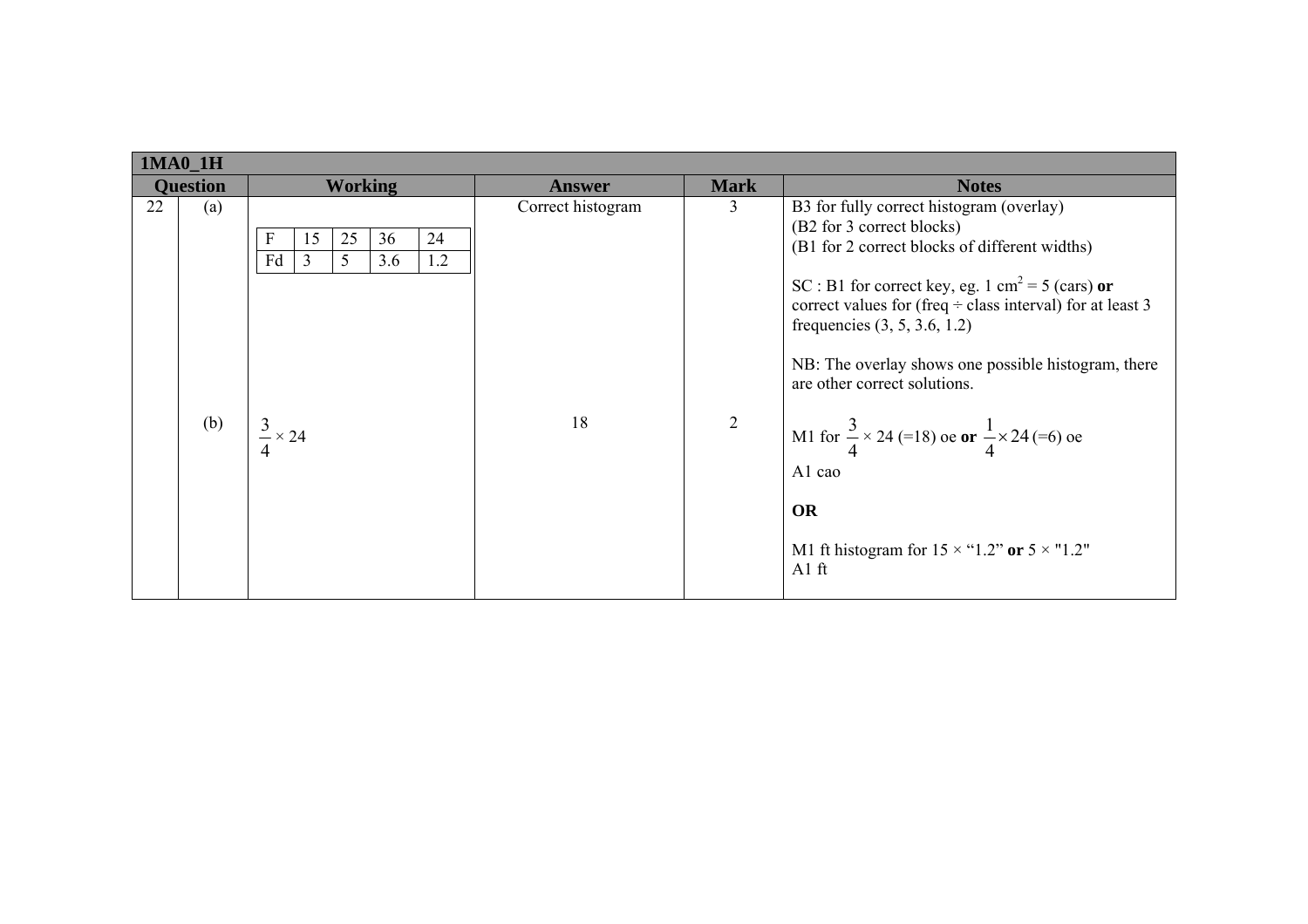| <b>Question</b> | <b>Working</b>                                                                                                      | <b>Answer</b>      | <b>Mark</b>    | <b>Notes</b>                                                                                                                                                                                                                                                                                                                                                                                         |
|-----------------|---------------------------------------------------------------------------------------------------------------------|--------------------|----------------|------------------------------------------------------------------------------------------------------------------------------------------------------------------------------------------------------------------------------------------------------------------------------------------------------------------------------------------------------------------------------------------------------|
| 23<br>(a)       | $\frac{(x+4)(x-1)}{(2x-3)(x-1)}$                                                                                    | $\frac{x+4}{2x-3}$ | 3              | M1 for $(x + 4)(x - 1)$<br>M1 for $(2x-3)(x-1)$<br>A <sub>1</sub> cao                                                                                                                                                                                                                                                                                                                                |
|                 | (b) $\left  \frac{4(x-2)}{(x+2)(x-2)} + \frac{3(x+2)}{(x+2)(x-2)} \right $ $\left  \frac{7x-2}{(x+2)(x-2)} \right $ |                    | $\overline{3}$ | M1 for denominator $(x + 2)(x - 2)$ oe or $x^2 - 4$<br>M1 for $\frac{4(x-2)}{(x+2)(x-2)}$ oe or $\frac{3(x+2)}{(x+2)(x-2)}$ oe<br>(NB. The denominator must be $(x + 2)(x - 2)$ or $x^2 - 4$<br>or another suitable common denominator)<br>Al for $\frac{7x-2}{(x+2)(x-2)}$ or $\frac{7x-2}{x^2-4}$<br>SC: If no marks awarded then award B1 for<br>$\frac{4(x-2)}{x^2-2} + \frac{3(x+2)}{x^2-2}$ oe |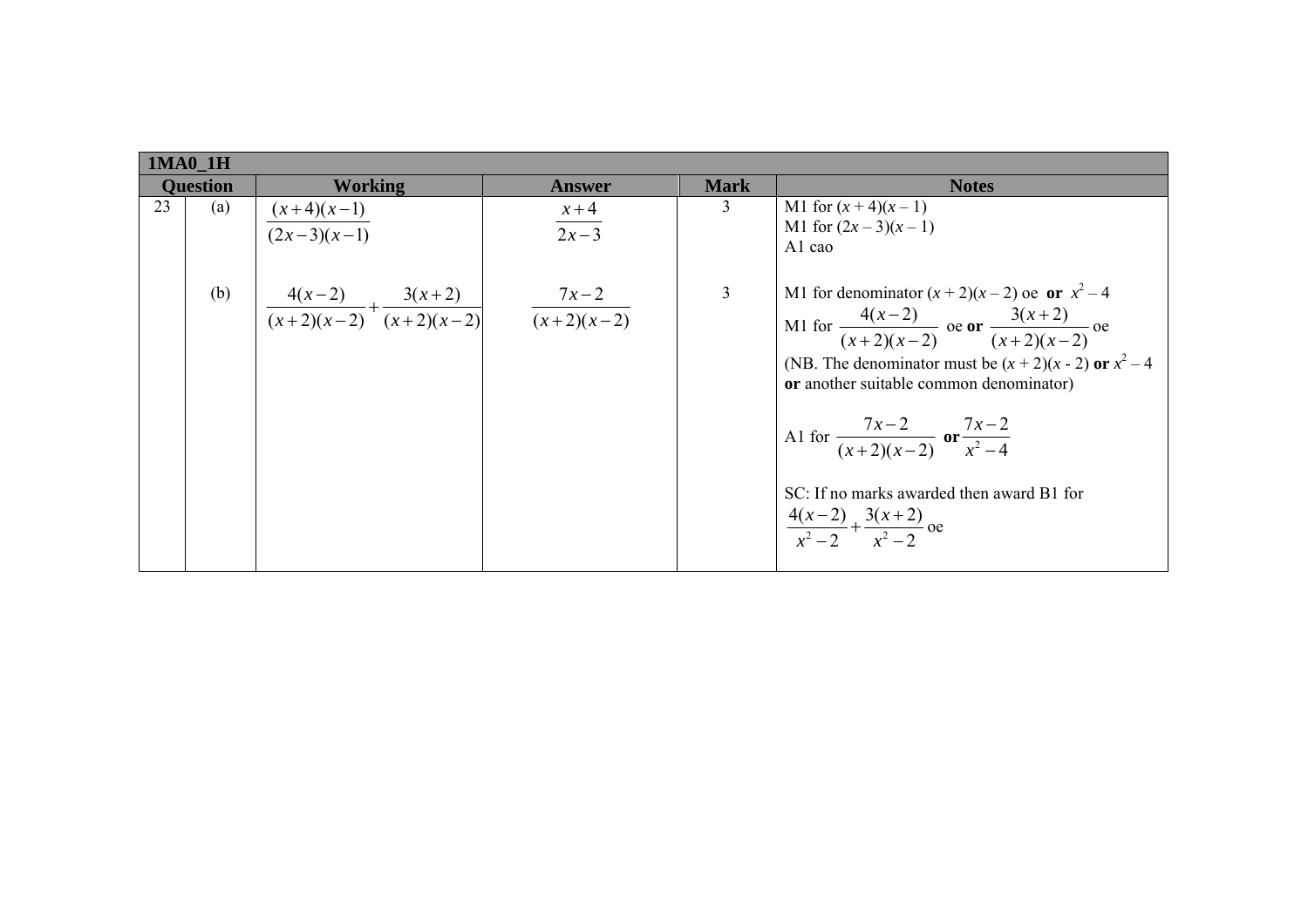|    | $1MA0_1H$       |                                                                                                                    |               |                |                                                                                                                                                                                                                                                                                                                                                                                                                             |  |  |  |
|----|-----------------|--------------------------------------------------------------------------------------------------------------------|---------------|----------------|-----------------------------------------------------------------------------------------------------------------------------------------------------------------------------------------------------------------------------------------------------------------------------------------------------------------------------------------------------------------------------------------------------------------------------|--|--|--|
|    | <b>Question</b> | <b>Working</b>                                                                                                     | <b>Answer</b> | <b>Mark</b>    | <b>Notes</b>                                                                                                                                                                                                                                                                                                                                                                                                                |  |  |  |
| 24 |                 | eg.<br>$x = 0.28181$<br>$100x = 28.181$<br>$99x = 27.9$                                                            | 31<br>110     | 3              | M1 for $0.28181$ () or $0.2 + 0.08181$ () or<br>evidence of correct recurring decimal eg. 281.81()<br>M1 for two correct recurring decimals that, when<br>subtracted, would result in a terminating decimal, and<br>attempting the subtraction<br>eg. $100x = 28.1818$ , $x = 0.28181$ and subtracting<br>eg. $1000x = 281.8181$ , $10x = 2.8181$ and subtracting<br>OR $\frac{27.9}{99}$ or $\frac{279}{990}$ oe<br>A1 cao |  |  |  |
| 25 |                 | Vol cylinder = $\pi \times (2x)^2 \times 9x$<br>= $36\pi x^3$<br>$36\pi x^3 = \frac{4}{3}\pi r^3$<br>$r^3 = 27x^3$ | 3x            | $\overline{3}$ | M1 for sub. into $\pi r^2 h$ eg. $\pi \times (2x)^2 \times 9x$ oe<br>M1 for $\pi \times (2x)^2 \times 9x = \frac{4}{3} \pi r^3$ oe<br>Al oe eg. $\sqrt[3]{\frac{36x^3}{4}}$<br>NB : For both method marks condone missing brackets<br>around the $2x$                                                                                                                                                                       |  |  |  |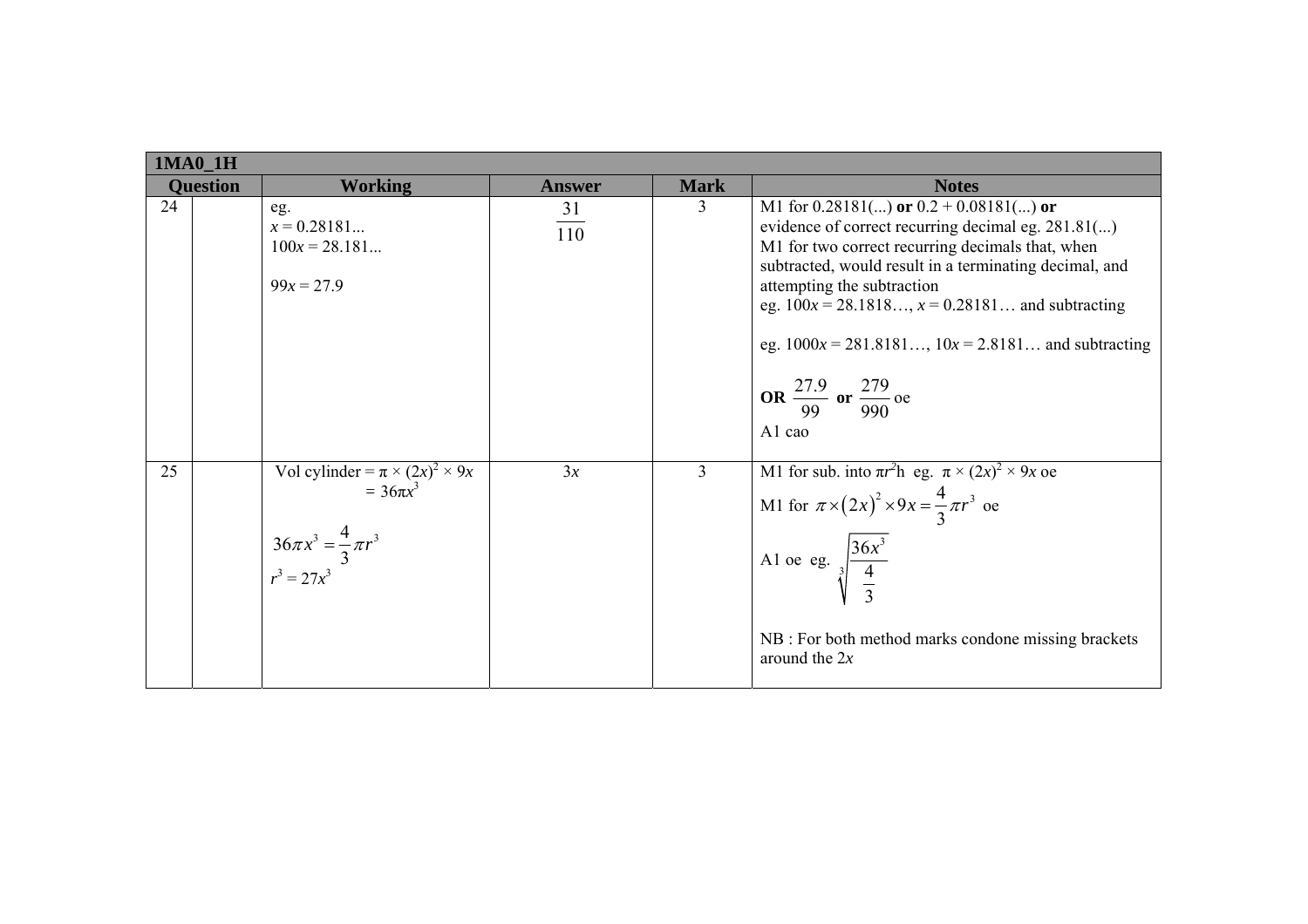|    | $1MA0_1H$       |         |                                                                 |             |                                                                                                                                                                                                                                                                                                                                                                                                                               |
|----|-----------------|---------|-----------------------------------------------------------------|-------------|-------------------------------------------------------------------------------------------------------------------------------------------------------------------------------------------------------------------------------------------------------------------------------------------------------------------------------------------------------------------------------------------------------------------------------|
|    | <b>Question</b> | Working | Answer                                                          | <b>Mark</b> | <b>Notes</b>                                                                                                                                                                                                                                                                                                                                                                                                                  |
| 26 | (a)             |         | Parabola through<br>$(4, -1), (2, 3), (6, 3), (3, 0)$<br>(5, 0) |             | B2 for a parabola with min $(4, -1)$ , through $(2, 3)$ ,<br>(6, 3), (3, 0), (5, 0)<br>(B1 for a parabola with min $(4, -1)$ or<br>a parabola through $(2, 3)$ and $(6, 3)$ or<br>a parabola through $(3, 0)$ and $(5, 0)$ or<br>a translation of the given parabola along the $x$ -axis by<br>any value other than $+3$ with the points $(-1, 3)$ $(0, 0)$<br>$(1, -1)$ $(2, 0)$ $(3, 3)$ all translated by the same amount) |
|    | (b)             |         | Parabola through<br>$(1, -2), (0, 0), (2, 0)$                   |             | B2 parabola with min $(1, -2)$ , through $(0, 0)$ and $(2, 0)$<br>(B1 parabola with min $(1, -2)$ or<br>parabola through $(0, 0)$ , $(2, 0)$ $(-1, 6)$ and $(3, 6)$ )                                                                                                                                                                                                                                                         |